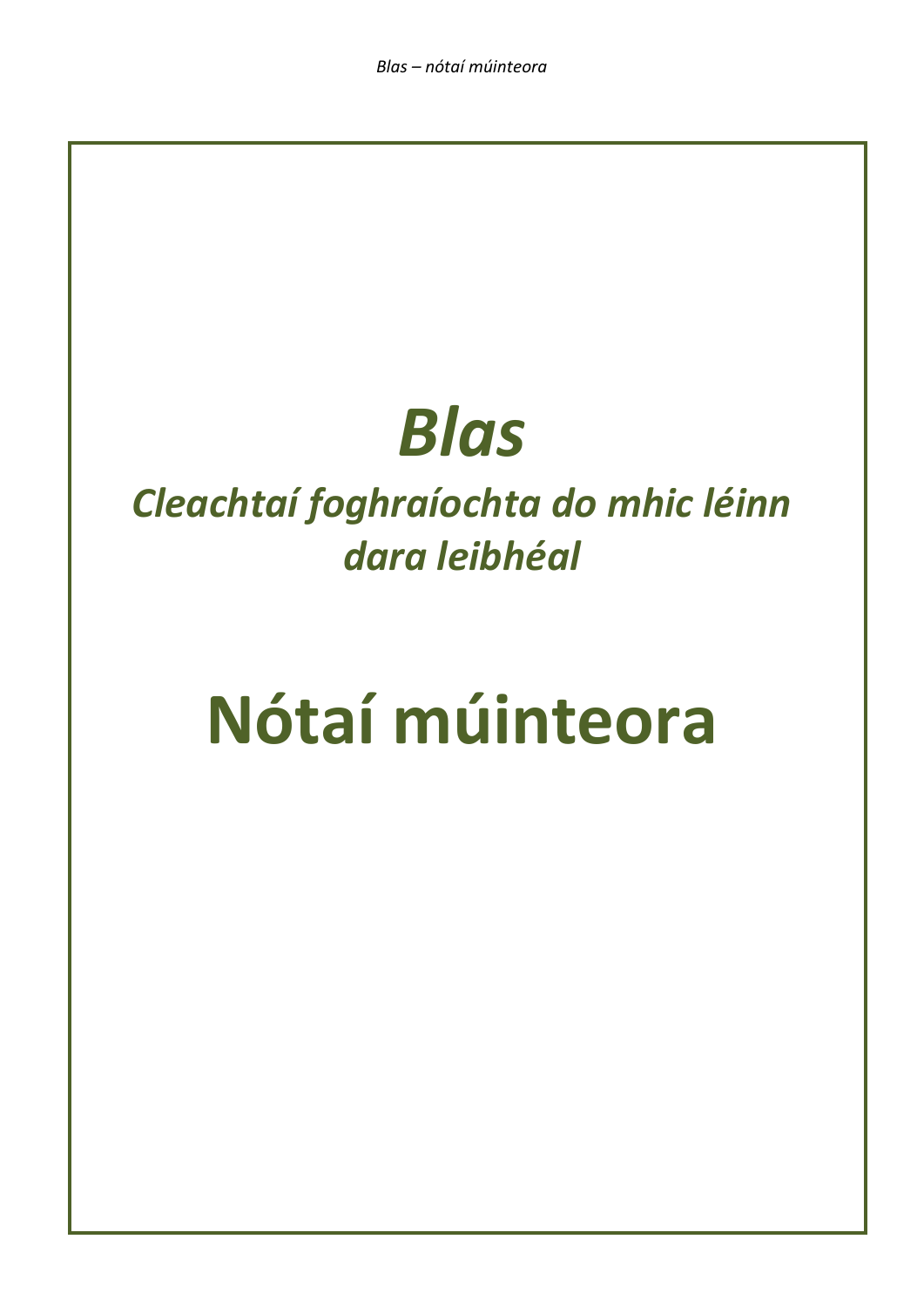

#### *Blas*

Is éard atá in *Blas* ná pacáiste foghraíochta agus feasacht foghraíochta le haghaidh mic léinn dara leibhéal. Tá na hábhair seo a leanas ann:

- 1. Leabhrán dar teideal *Blas: comhráite agus cleachtaí*. Tá réamhrá, deich n-aonad agus gluais ann. Tá comhrá i ngach aonad chomh maith le cleachtaí ranga chun feasacht na ndaltaí i leith fhuaimeanna na Gaeilge a ardú agus cur lena gcumas foghraíochta féin.
- 2. Sraith de chomhaid fuaime ar a bhfuil comhráite Gaeilge agus cleachtaí bunaithe ar na comhráite sin.
- 3. Leabhrán dar teideal *Blas: nótaí múinteora* ina dtugtar freagraí na gcleachtaí agus treoir ar conas an pacáiste a úsáid.

#### **Leagan amach na n-aonad**

Tosaíonn gach aonad le comhrá idir beirt nó triúr carachtar: Ailbhe, Connor agus Sophie. Bíonn athrá minic sna comhráite seo ar na heochairfhuaimeanna a bhfuiltear ag díriú orthu san aonad.

Ina dhiaidh sin tá **Fuaimeanna i bhfócas**, ina bhfuil léiriú agus míniú ar eochairfhuaim faoi leith: cén tslí a bhfuil sé difriúil ón mBéarla, na páirteanna den bhéal a úsáidtear chun an fhuaim a dhéanamh agus an tábhacht a bhaineann leis an bhfuaim a rá mar is ceart. Tugtar pointí breise eolais faoi cheannteidil mar **Nod don eolach** agus **AIRE!** a dhíríonn aird an mhic léinn ar earráidí coitianta foghraíochta.

Cuirtear le feasacht foghraíochta na mac léinn de réir mar a chuirtear príomhchoincheapa na fóineolaíochta ina láthair, mar shampla caoile agus leithne, gutaí, consain agus défhoghair. Bíonn cló trom ar an na téarmaí seo an chéad uair a luaitear iad. Gach focal a bhfuil cló trom air, tá sé le fáil sa Gluais Gaeilge–Béarla i ndeireadh *Blas: comhráite agus cleachtaí*.

Ceapadh na cleachtaí sa chaoi is go mbeadh meascán ann idir cleachtaí éisteachta agus cleachtaí cainte. Baineann formhór na gcleachtaí leis na catagóirí seo a leanas:

- Mionphéirí, i.e. dhá fhocal nach bhfuil de dhifríocht eatarthu ach fuaim amháin, m.sh. *cad* agus *cead*. Cloiseann an mac léinn focal amháin acu á léamh agus caithfidh sé/sí tic a chur leis an bhfocal cuí chun a thaispeáint gur aithin sé/sí an difear fuaime.
- Athrá ar fhocail ón gcomhrá.
- Athrá ar an gcomhrá.
- Anailís a dhéanamh ar théacs, m.sh. nóta a chur le litreacha nach bhfuaimnítear.
- Cuntas a thabhairt ar an tionchar a bhíonn ag taifeadtaí orthu, an bhfuil ceann ar bith acu níos soiléire nó níos nádúrtha ná a chéile?
- Deachtú.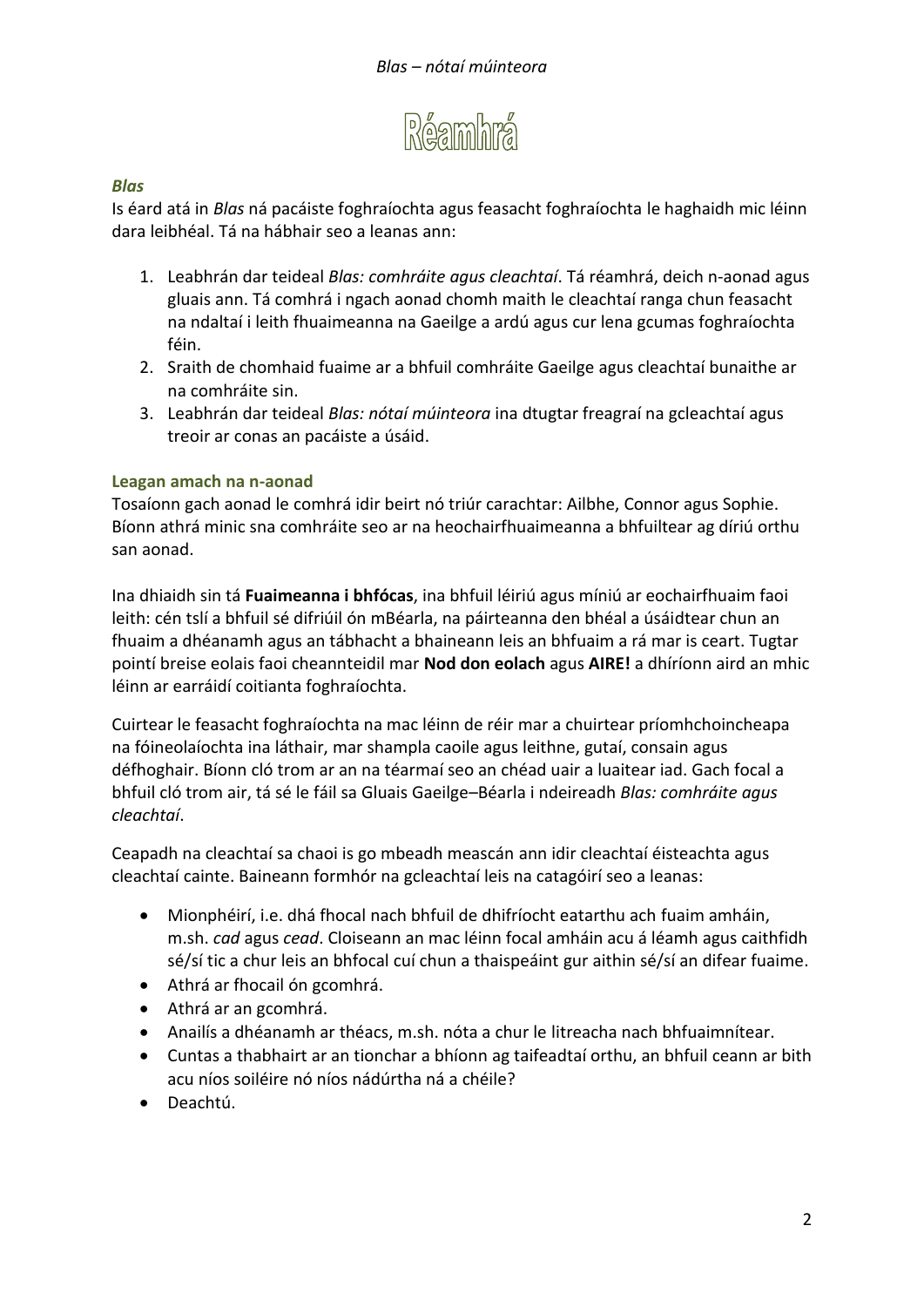#### *Srianta an chúrsa seo*

Ní mhaítear go bhfuil léiriú cuimsitheach acadúil ar chóras fuaimeanna na Gaeilge sa ghearrchúrsa dara leibhéal seo. Díríodh ar na fuaimeanna is mó a chuireann bac ar thuiscint agus ar chumarsáid. Is mar gheall air sin atá béim ar chonsain agus ar roinnt défhoghar seachas ar ghutaí. Formhór na samplaí a thugtar, is i dtús nó i ndeireadh focail atá siad. Is maith is eol dúinn go n-athraíonn fuaimeanna de réir a n-ionaid san fhocal agus de réir tionchar fuaimeanna eile, ach ní fhéadfaí cur síos cuimsitheach a dhéanamh ar na hathruithe sin i gcúrsa den chineál seo. Cinneadh gan cur síos a dhéanamh ar fhuaimeanna nach gcothaíonn mórán deacrachtaí tuisceana ná cumarsáide:

- *p, b* agus *m*
- *f, ph, bha, mhá*
- *h, she, the*
- *s*

Ní fhéadfaí, ach an oiread, cuntas cuimsitheach a thabhairt ar chórais foghraíochta na gcanúintí éagsúla, ach tagairt a dhéanamh do chuid de na príomhdhifríochtaí a dtugann foghlaimeoirí Gaeilge suntas dóibh.

#### **Foireann agus buíochas**

Antain Mac Lochlainn agus Siuán Ní Mhaonaigh (Aistear) a scríobh an t-ábhar teagaisc sa phacáiste seo.

Is iad na cainteoirí atá le cloisteáil ar na taifeadtaí ná:

Ailís Bhreathnach (Na cleachtaí) Shanna Ní Rabhartaigh (Sophie) Colm Ó Cuív (Colm) Aodán Ó Ceallaigh (Ailbhe)

Seán Ó Cearúil a rinne na taifeadtaí a stiúradh sa Stiúideo Dearg, 7 Cearnóg Mhuirfean, Baile Átha Cliath 2 agus a chuir eagar ar na comhaid fuaime.

Tá Aistear buíoch den Chomhairle um Oideachas Gaeltachta agus Gaelscolaíochta as an tionscadal a mhaoiniú faoin scéim 'Maoiniú Áiseanna Teagaisc/ Foghlama Gaeilge' 2013–14.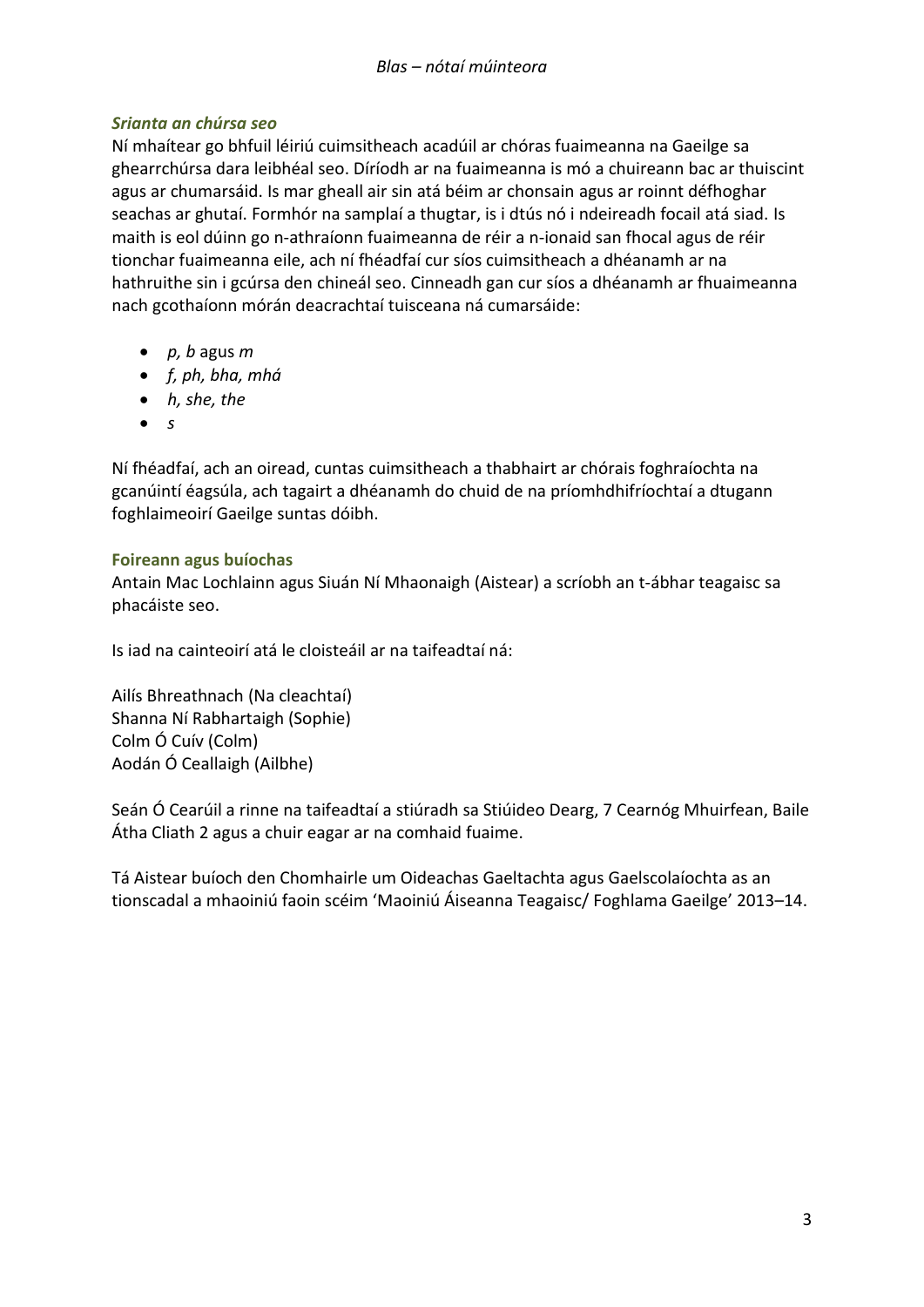

Tá cead ag na mic léinn a rogha focail a roghnú chun cur síos ar an taifeadadh ach ní miste a iarraidh orthu na roghanna a mhíniú.

Seo thíos téacs Chleachtadh 1. Is féidir cleachtadh deachtúcháin a dhéanamh de: an taifeadadh a sheinm agus a iarraidh ar na mic léinn an téacs a scríobh amach. Abair leo gur cuma mura bhfuil siad cinnte de gach uile fhocal. Mura bhfuil an focal ar eolas acu, níl le déanamh acu ach buille faoi thuairim a thabhairt ar an litriú de réir fhuaim an fhocail. Cuir cóipeanna den téacs ar fáil ansin, féachaint conas a d'éirigh leo.

An chéad mhí sin a chaith mé i Londain, is dócha go raibh mé uaigneach go leor. Ach ní raibh mé i bhfad ag cur aithne ar dhaoine, ní Éireannaigh amháin ach daoine as gach cearn den Eoraip agus as tíortha níos faide i gcéin – an tSín, an Bhrasaíl, an Aetóip, fiú amháin. Bhlais mé saghsanna(í)\* bia nach raibh cleachtadh ar bith orthu thiar sa bhaile, d'fhoghlaim mé cén chaoi beannú do dhaoine i dteangacha(í) nach raibh a fhios agam a bheith ann go dtí sin, agus thriail mé a gcuid éadaí traidisiúnta – fallaingeacha(í) fada aoldaite a raibh gach uile dhath dá bhfuil sa tuar ceatha iontu.

\* Mínigh do na mic léinn gur minic a chloistear *í* ag deireadh ainmfhocail iolra a chríochnaíonn i nguta.

#### **Cleachtadh 2**

Is é cuspóir an chleachtaidh seo ná deis a thabhairt do na mic léinn a machnamh a dhéanamh faoi ghnéithe den fhoghraíocht agus tuairimí a nochtadh ina leith. Tá roinnt moltaí thíos maidir le pointí plé agus samplaí a d'fhéadfaí teacht aníos.

#### **1. Cloisim difríochtaí idir fuaimeanna an Bhéarla agus fuaimeanna na Gaeilge.**

Seans go gcuirfidh na mic léinn béim ar bhlas cainte réigiúnach nó ar stíleanna cainte seachas ar fhuaimeanna aonair, mar shampla 'Labhraíonn daoine Gaeilge go han-tapa' nó 'Bíonn blas Chonamara/Thír Chonaill/Chiarraí ar an nGaeilge.'

Seo deis don mhúinteoir a léiriú go bhféadann duine an Ghaeilge a labhairt ar a luas féin gan a bheith ag aithris ar bhlas cainte réigiúnach, fad is a bhíonn fuaimeanna na teanga aige/aici i gceart. Tóg samplaí mar *ch* i bhfocail mar *loch, chuir* nó *d* caol i samplaí mar *Dia, deas*. Léirigh do na mic léinn nach ionann iad sin agus *k* nó *j* an Bhéarla: *lock, kuir, jia, jeas*. Níltear ag cur brú orthu labhairt mar a labhraíonn daoine i gceantar Gaeltachta faoi leith, ach díreach na fuaimeanna Gaeilge sin a bheith acu.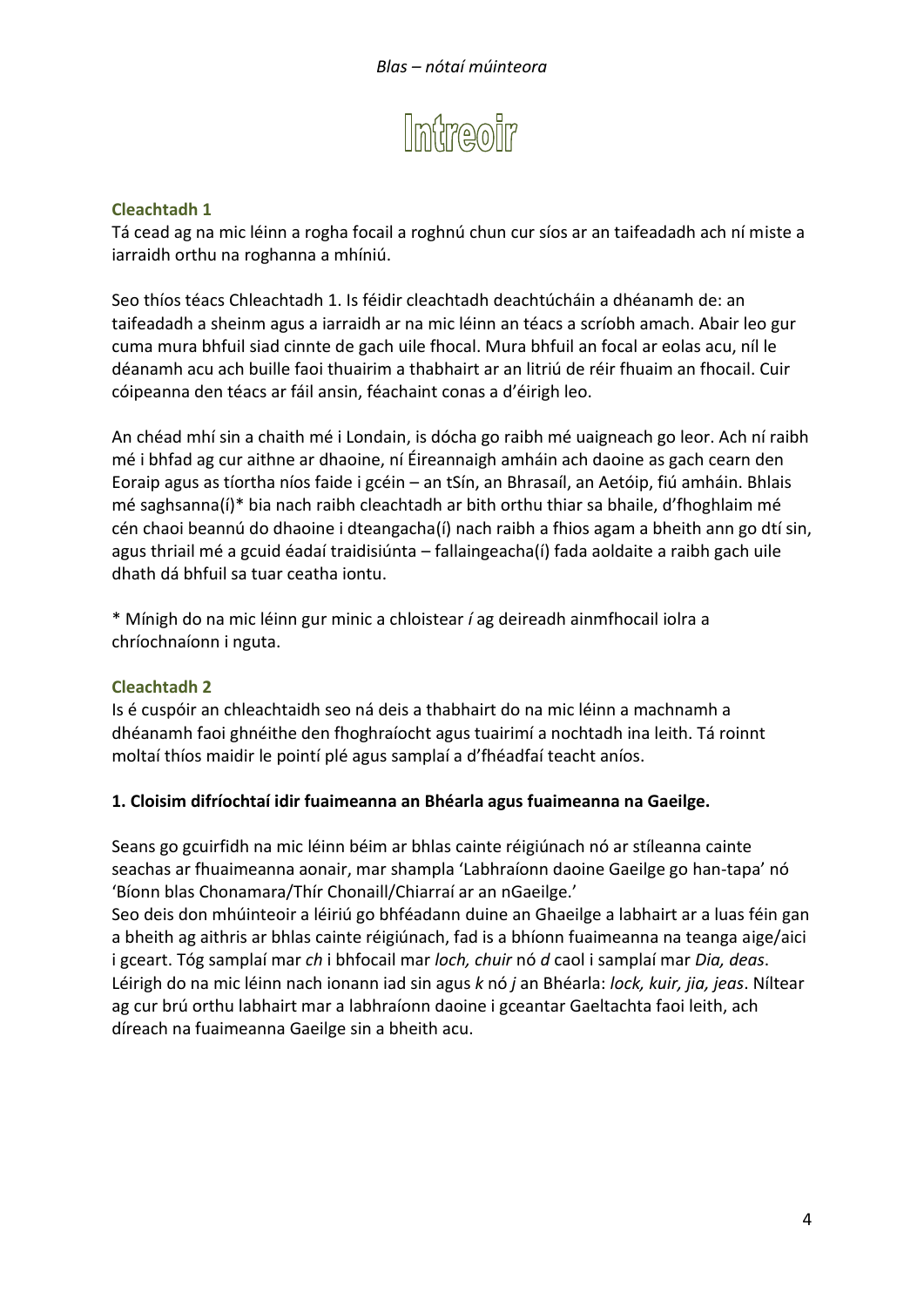#### **2. Labhraím Gaeilge díreach mar a labhraím Béarla.**

Is ráiteas lom é seo ach spreagfaidh sé plé faoi cé chomh hinmholta is atá sé Gaeilge a labhairt ar an mbealach sin. Seans go ndéarfadh cuid de na mic léinn: 'Is Éireannach mé agus is í an Ghaeilge teanga na hÉireann. Mar sin de, tá mo bhlas cainte féin chomh ceart le blas na Gaeltachta.' Arís, ba cheart a léiriú nach blas cainte réigiúnach atá tábhachtach ach fuaimeanna áirithe a rá mar is ceart. Is fiú a chuimhneamh gur cuid dhílis de phearsantacht an duine is ea an urlabhra, agus go n-éiríonn daoine an-chosantach nuair a fhaightear locht uirthi. Ba cheart go dtuigfeadh na páistí gur *teanga* eile í an Ghaeilge agus nach leor do dhuine a bheith ina Éireannach chun máistreacht a fháil uirthi.

#### **3. Tá fuaimeanna sa Ghaeilge nach féidir liom a dhéanamh.**

Arís, is féidir go mbeidh na mic léinn ag díriú ar rudaí mar luas cainte nó ar fhocail fhada atá deacair a rá, mar shampla 'Ní thiocfadh liomsa labhairt chomh tapa sin.' Ar éigean a bheadh cleachtadh acu a bheith ag smaoineamh ar fhuaimeanna aonair. Mura n-éiríonn leo samplaí a chur ar fáil, iarr orthu triail a bhaint as focail ina bhfuil fuaimeanna dúshlánacha mar *ch, ú,* nó *t* caol. An *teach* nó *chack* a deir siad? An *cú* nó *coo* a deir siad? Is léiriú eile é seo ar an tábhacht a bhaineann le fuaimeanna faoi leith.

#### **4. Nuair a bhím sa Ghaeltacht, bíonn faitíos orm nach dtuigfidh muintir na háite mo chuid Gaeilge.**

Arís, is ráiteas lom é seo ach seans go nochtfar tuairimí agus braistintí i leith na Gaeltachta: frustrachas, easpa muiníne, bród/náire as a gcuid Gaeilge féin seachas Gaeilge na Gaeltachta. Beidh deis ag an múinteoir a léiriú gur féidir fadhbanna foghraíochta a shárú le cleachtadh agus le taithí.

#### **5. Mothaím rud beag amaideach nuair a dhéanaim iarracht fuaimeanna áirithe a dhéanamh sa Ghaeilge.**

Ní locht ar dhuine a bheith féinchoinsiasach agus é/í ag dul i ngleic le fuaimeanna teanga eile. Seans go mbraitheann na mic léinn gur rud 'mínádúrtha' é nó go bhfuiltear ag iarraidh orthu bheith mídhílis dá bpearsantacht agus dá ndúchas féin. Ba cheart go dtuigfidís nach mairfidh sin – tiocfaidh na fuaimeanna chucu go nádúrtha le cleachtadh agus le taithí.

Bíonn a lán foghlaimeoirí míchompordacha le fuaimeanna 'garbha' mar –*acht* agus gutaí fada mar *ú*. Arís, seans go mbeidh béim ar luas nó ar stíl chainte ina gcuid freagraí féin.

#### **6. Tá fuaimeanna na Gaeilge níos fusa ná fuaimeanna na Fraincise, na Gearmáinise srl.**

Is fiú go mór a léiriú dóibh gur gné riachtanach d'fhoghlaim teangacha is ea eolas a chur ar an gcóras fuaimeanna agus go bhfuil dúshlán ag baint le teangacha eile seachas an Ghaeilge. Arís, seans go mbeidh béim ar bhlas cainte ina gcuid samplaí féin. Má bhíonn, dírigh a n-aird ar fhocail Fhraincise mar *bleu, pain, rouge*.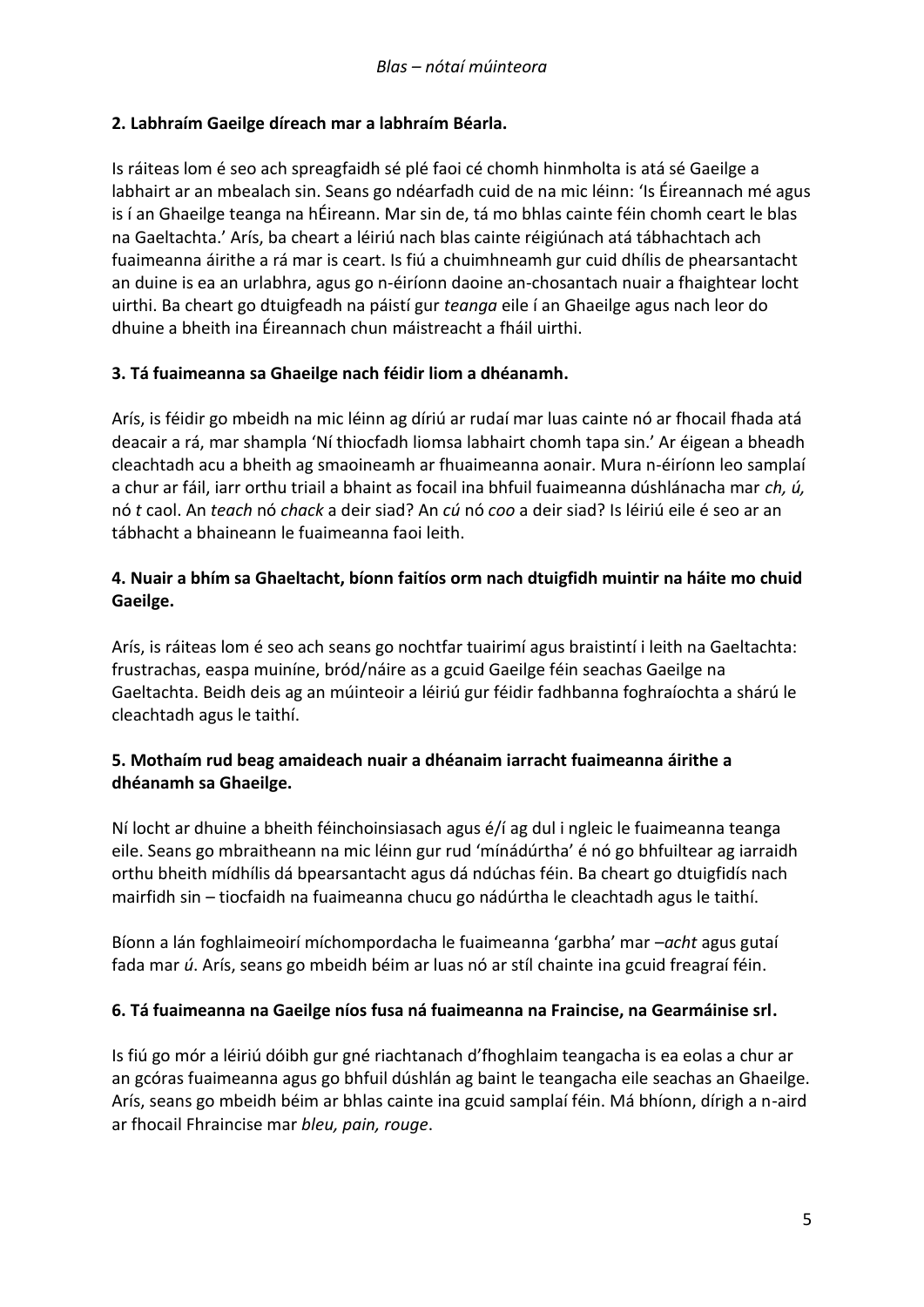

- Tabhair nóiméad nó dhó do lucht an ranga an Comhrá 'Ceamara caillte' a léamh. Déan cinnte de go dtuigeann siad brí na bhfocal.
- Seinn an Comhrá uair amháin.

#### **Fuaimeanna i bhfócas:** *c* **leathan & Gutaí agus consain**

Léigh an t-eolas sna hailt seo i gcuideachta an ranga agus déan cinnte de go dtuigeann siad é. Déan iarracht iad a dhéanamh páirteach sa phlé, mar shampla duine acu féin na nótaí a léamh, tuilleadh samplaí a sholáthar nó tuairimí a nochtadh.

#### **Cleachtadh 1**

Sa chleachtadh seo, beidh ar na mic léinn éisteacht go grinn, féachaint an aithníonn siad an difear idir *c* leathan agus *c* caol.

- Léigh na treoracha agus déan an chéad sampla i gcuideachta lucht an ranga. Déan cinnte de go dtuigeann na mic léinn an rud atá le déanamh acu.
- Nuair atá an cleachtadh thart, téigh ó dhuine go duine féachaint ar chuir siad tic leis an bhfocal ceart.

| <b>C</b> leathan |              | C caol   |              |
|------------------|--------------|----------|--------------|
| $1$ cad          | $\checkmark$ | cead     |              |
| 2 seabhac        | $\checkmark$ | seabhaic |              |
| 3 cart           |              | ceart    | $\checkmark$ |
| 4 cas            | $\checkmark$ | ceas     |              |
| 5 cantar         |              | ceantar  | $\checkmark$ |
| 6 clais          |              | clis     | $\checkmark$ |
| 7 carn           |              | cearn    | $\checkmark$ |
| 8 crú            | $\checkmark$ | criú     |              |
| 9 cathair        |              | ceathair | $\checkmark$ |
| 10 bac           |              | baic     | $\checkmark$ |

Tá ord ceart sa bhfocal tugtha sa ghreille thíos.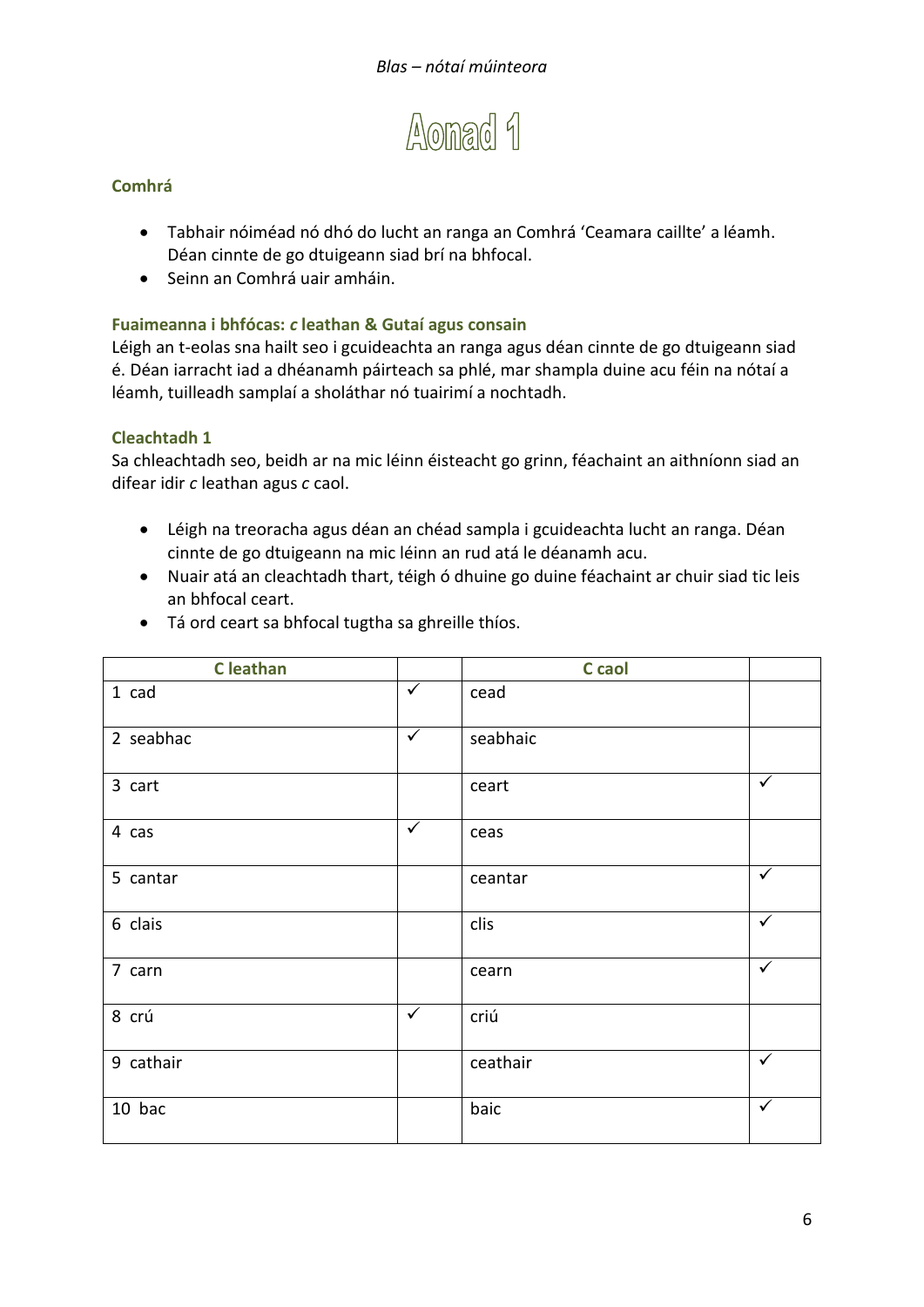#### **Mar a dhéantar an fhuaim**

Léigh an t-eolas i gcuideachta lucht an ranga. Iarr orthu féin triail a bhaint as na treoracha sna léaráidí ach ná cuir brú ar mhac léinn faoi leith an fhuaim a thriail os comhair an ranga mura measann tú go bhfuil sé/sí féinmhuiníneach go leor chun é sin a dhéanamh. Is é an múinteoir ba cheart a léiriú conas an fhuaim a dhéanamh. Abair leis na mic léinn gan díomá a bheith orthu mura n-éiríonn leo an fhuaim Ghaeilge a dhéanamh go sásúil ar an gcéad iarracht. Tiocfaidh sé le cleachtadh.

#### **Cleachtadh 2**

Seinn an liosta focal ón gComhrá. Iarr ar lucht an ranga (1) éisteacht le gach focal (2) triail a bhaint as é a rá (3) éisteacht leis an bhfocal an athuair.

#### **Mura bhfuil na bearnaí idir na focail sách fada, stop an taifeadadh fad is a bhíonn an focal á athrá ag an mac léinn.**

Moltar an cleachtadh seo a dhéanamh faoi dhó. Iarr ar lucht an ranga na focail a aithris i gcuideachta a chéile an chéad uair a sheinntear an taifeadadh. Iarr ar mhic léinn faoi leith triail a bhaint as focal an dara huair a sheinntear an taifeadadh.

#### **Mar a dhéantar an fhuaim**

Léigh an t-eolas i gcuideachta lucht an ranga. Iarr orthu féin triail a bhaint as na treoracha sna léaráidí ach ná cuir brú ar mhac léinn faoi leith an fhuaim a thriail os comhair an ranga mura measann tú go bhfuil sé/sí féinmhuiníneach go leor chun é sin a dhéanamh. Is é an múinteoir ba cheart a léiriú conas an fhuaim a dhéanamh. Abair leis na mic léinn gan díomá a bheith orthu mura n-éiríonn leo an fhuaim Ghaeilge a dhéanamh go sásúil ar an gcéad iarracht. Tiocfaidh sé le cleachtadh.

#### **Cleachtadh 3**

Lean na treoracha i gCleachtadh 2.

#### **Cleachtadh 4**

Tugann an cleachtadh seo deis do na mic léinn a chruthú go bhfuil máistreacht acu ar eochairfhuaimeanna an aonaid agus gur féidir leo iad a chur ar fáil ní hamháin i bhfocail aonair ach in abairtí a deirtear ar gnáthluas.

Tá bearnaí idir na línte sa leagan seo den Chomhrá. Seinn é. Iarr ar lucht an ranga (1) éisteacht le gach líne (2) triail a bhaint as an líne a rá (3) éisteacht leis an líne an athuair.

#### **Mura bhfuil na bearnaí idir na línte sách fada, stop an taifeadadh fad is a bhíonn an líne á hathrá ag an mac léinn.**

Moltar an cleachtadh seo a dhéanamh faoi dhó. Iarr ar lucht an ranga gach líne a aithris i gcuideachta a chéile an chéad uair a sheinntear an taifeadadh. Tabhair páirt Connor nó Sophie do mhic léinn faoi leith an dara huair a sheinntear an taifeadadh.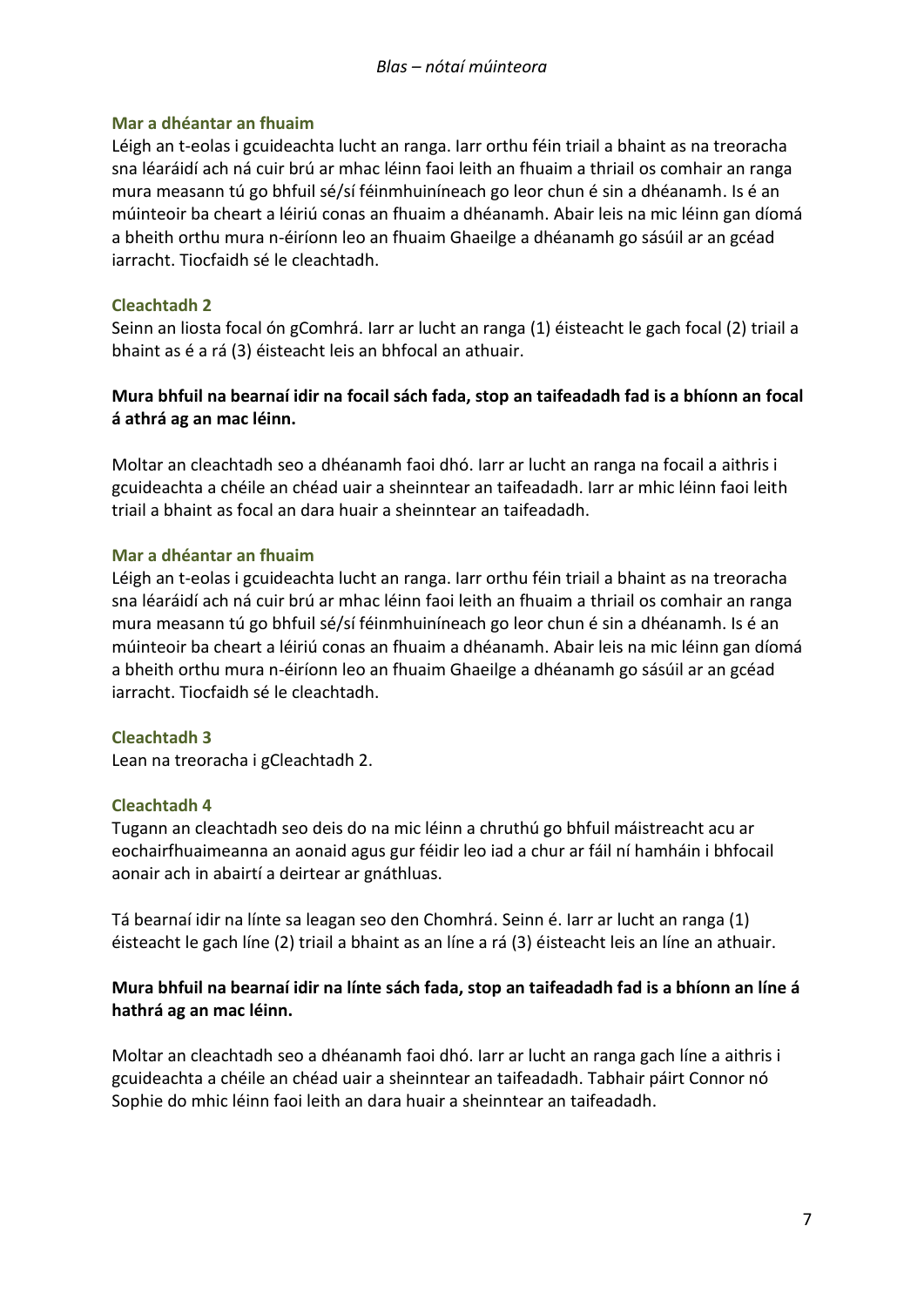

- Tabhair nóiméad nó dhó do lucht an ranga an Comhrá 'Electric Picnic' a léamh. Déan cinnte de go dtuigeann siad brí na bhfocal.
- Seinn an Comhrá uair amháin.

#### **Fuaimeanna i bhfócas:** *ch, dh & gh* **leathan**

Léigh an t-eolas sna hailt seo i gcuideachta an ranga agus déan cinnte de go dtuigeann siad é. Déan iarracht iad a dhéanamh páirteach sa phlé, mar shampla duine acu féin na nótaí a léamh, tuilleadh samplaí a sholáthar nó tuairimí a nochtadh.

#### **Mar a dhéantar an fhuaim**

Iarr orthu féin triail a bhaint as na treoracha sna léaráidí ach ná cuir brú ar mhac léinn faoi leith an fhuaim a thriail os comhair an ranga mura measann tú go bhfuil sé/sí féinmhuiníneach go leor chun é sin a dhéanamh. Is é an múinteoir ba cheart a léiriú conas an fhuaim a dhéanamh. Abair leis na mic léinn gan díomá a bheith orthu mura n-éiríonn leo an fhuaim Ghaeilge a dhéanamh go sásúil ar an gcéad iarracht. Tiocfaidh sé le cleachtadh.

#### **Cleachtaí 1, 2 & 3**

Seinn na liostaí focal ón gComhrá. Iarr ar lucht an ranga (1) éisteacht le gach focal (2) triail a bhaint as é a rá (3) éisteacht leis an bhfocal an athuair.

Is féidir gach cleachtadh díobh seo a dhéanamh faoi dhó. Iarr ar lucht an ranga na focail a aithris i gcuideachta a chéile an chéad uair a sheinntear an taifeadadh. Iarr ar mhic léinn faoi leith triail a bhaint as focal an dara huair a sheinntear an taifeadadh.

#### **Nod don eolach**

Ní i gcónaí a bhíonn fuaim láidir *ch* i gcás *cha*, *chonaic, chuala* agus *chun*.

#### **Cleachtadh 4**

I dtosach, tarraing aird na mac léinn ar na pointí foghraíochta agus canúna atá luaite in Nod don Eolach. **Níltear ag iarraidh orthu gach focal a rá mar a deir Ailbhe iad.**

Tá bearnaí idir na línte sa leagan seo den Chomhrá. Seinn é. Iarr ar lucht an ranga (1) éisteacht le gach líne (2) triail a bhaint as an líne a rá (3) éisteacht leis an líne an athuair.

Moltar an cleachtadh seo a dhéanamh faoi dhó. Iarr ar lucht an ranga gach líne a aithris i gcuideachta a chéile an chéad uair a sheinntear an taifeadadh. Tabhair páirt Ailbhe nó Sophie do mhic léinn faoi leith an dara huair a sheinntear an taifeadadh.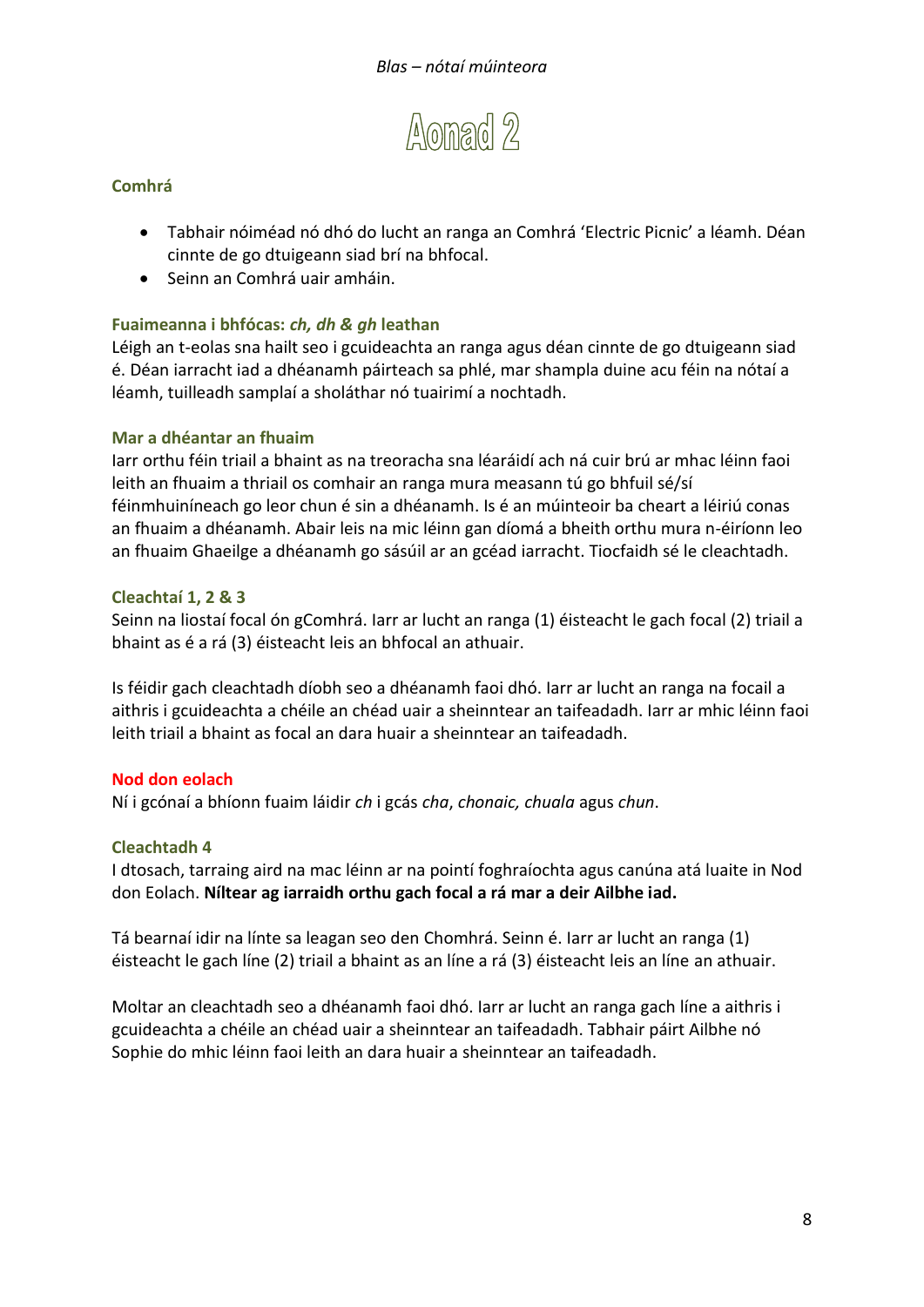Seinn na habairtí. Iarr ar lucht an ranga (1) éisteacht le gach abairt (2) triail a bhaint as í a rá (3) éisteacht leis an abairt an athuair.

Moltar an cleachtadh seo a dhéanamh faoi dhó. Iarr ar lucht an ranga na habairtí a aithris i gcuideachta a chéile an chéad uair a sheinntear an taifeadadh. Iarr ar mhic léinn faoi leith triail a bhaint as abairt an dara huair a sheinntear an taifeadadh.

#### **Cleachtadh 6**

Sa chleachtadh seo, beidh ar na mic léinn éisteacht go grinn, féachaint an aithníonn siad an difear idir *ch* agus fuaimeanna eile, mar shampla *th*.

- Léigh na treoracha agus déan an chéad sampla i gcuideachta lucht na ranga. Déan cinnte de go dtuigeann na mic léinn cad é atá le déanamh acu.
- Nuair atá an cleachtadh thart, téigh ó dhuine go duine féachaint ar chuir siad tic leis an bhfocal ceart.

|                          | Na focail chéanna | Focail éagsúla |
|--------------------------|-------------------|----------------|
| 1 athair / achair        |                   |                |
| 2 ghoid / ghoid          |                   |                |
| 3 aisteach / aiste       |                   |                |
| 4 clochar / cluthar      |                   | ✓              |
| 5 ghlan / ghlan          | ✓                 |                |
| 6 meacan / meáchan       |                   | ✓              |
| 7 leacht / leat          |                   | ✓              |
| 8 chuile / chuile        |                   |                |
| 9 cách / cách            | ✓                 |                |
| 10 reachtaire / reacaire |                   |                |

Tá ord ceart sa bhfocal tugtha sa ghreille thíos.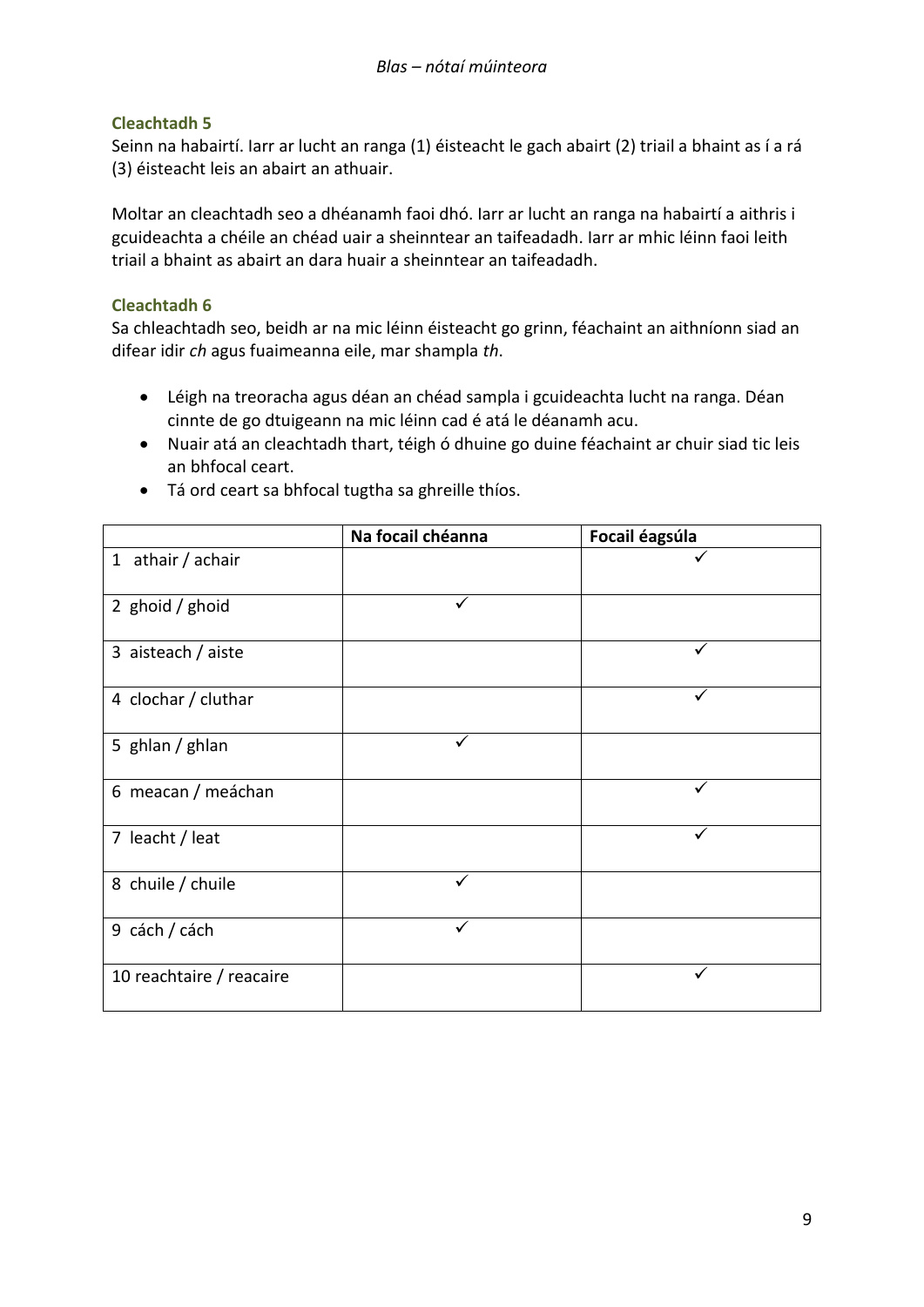

- Tabhair nóiméad nó dhó do lucht an ranga an Comhrá 'Bua nó briseadh?' a léamh. Déan cinnte de go dtuigeann siad brí na bhfocal.
- Seinn an Comhrá uair amháin.

#### **Fuaimeanna i bhfócas:** *ch* **caol**

Léigh an t-eolas sna hailt seo i gcuideachta an ranga agus déan cinnte de go dtuigeann siad é. Déan iarracht iad a dhéanamh páirteach sa phlé, mar shampla duine acu féin na nótaí a léamh, tuilleadh samplaí a sholáthar nó tuairimí a nochtadh.

#### **Mar a dhéantar an fhuaim**

Iarr orthu féin triail a bhaint as na treoracha sna léaráidí ach ná cuir brú ar mhac léinn faoi leith an fhuaim a thriail os comhair an ranga mura measann tú go bhfuil sé/sí féinmhuiníneach go leor chun é sin a dhéanamh. Is é an múinteoir ba cheart a léiriú conas an fhuaim a dhéanamh. Abair leis na mic léinn gan díomá a bheith orthu mura n-éiríonn leo an fhuaim Ghaeilge a dhéanamh go sásúil ar an gcéad iarracht. Tiocfaidh sé le cleachtadh.

#### **Cleachtaí 1 & 2**

Seinn na liostaí focal ón gComhrá. Iarr ar lucht an ranga (1) éisteacht le gach focal (2) triail a bhaint as é a rá (3) éisteacht leis an bhfocal an athuair.

Moltar na cleachtaí seo a dhéanamh faoi dhó. Iarr ar lucht an ranga na focail a aithris i gcuideachta a chéile an chéad uair a sheinntear an taifeadadh. Iarr ar mhic léinn faoi leith triail a bhaint as focal an dara huair a sheinntear an taifeadadh.

#### **Cleachtadh 3**

I dtosach, tarraing aird na mac léinn ar na pointí foghraíochta agus canúna atá luaite in Nod don Eolach. **Níltear ag iarraidh orthu gach focal a rá mar a deir Colm agus Ailbhe iad.**

Tá bearnaí idir na línte sa leagan seo den Chomhrá. Seinn an Comhrá. Iarr ar lucht an ranga (1) éisteacht le gach líne (2) triail a bhaint as an líne a rá (3) éisteacht leis an líne an athuair.

Moltar an cleachtadh seo a dhéanamh faoi dhó. Iarr ar lucht an ranga gach líne a aithris a chéile an chéad uair a sheinntear an taifeadadh. Tabhair páirt Ailbhe nó Sophie do mhic léinn faoi leith an dara huair a sheinntear an taifeadadh.

#### **Téada an ghutha**

Léigh an t-eolas sna hailt seo i gcuideachta an ranga agus déan cinnte de go dtuigeann siad é. Déan iarracht iad a dhéanamh páirteach sa phlé, mar shampla duine acu féin na nótaí a léamh, tuilleadh samplaí a sholáthar nó tuairimí a nochtadh.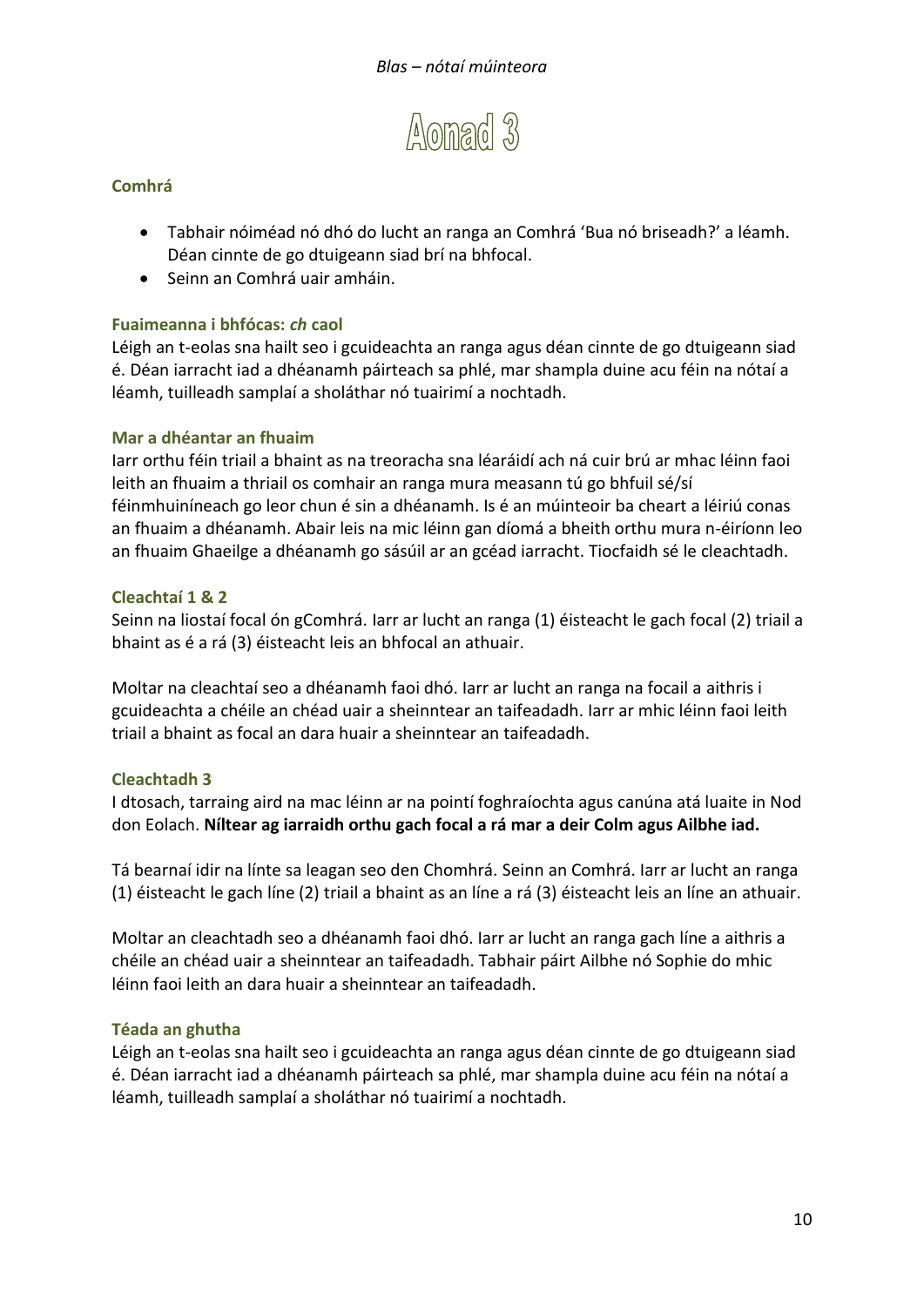Seinn na habairtí. Iarr ar lucht an ranga (1) éisteacht le gach abairt (2) triail a bhaint as í a rá (3) éisteacht leis an abairt an athuair.

Moltar an cleachtadh seo a dhéanamh faoi dhó. Iarr ar lucht an ranga na habairtí a aithris i gcuideachta a chéile an chéad uair a sheinntear an taifeadadh. Iarr ar mhic léinn faoi leith triail a bhaint as abairt an dara huair a sheinntear an taifeadadh.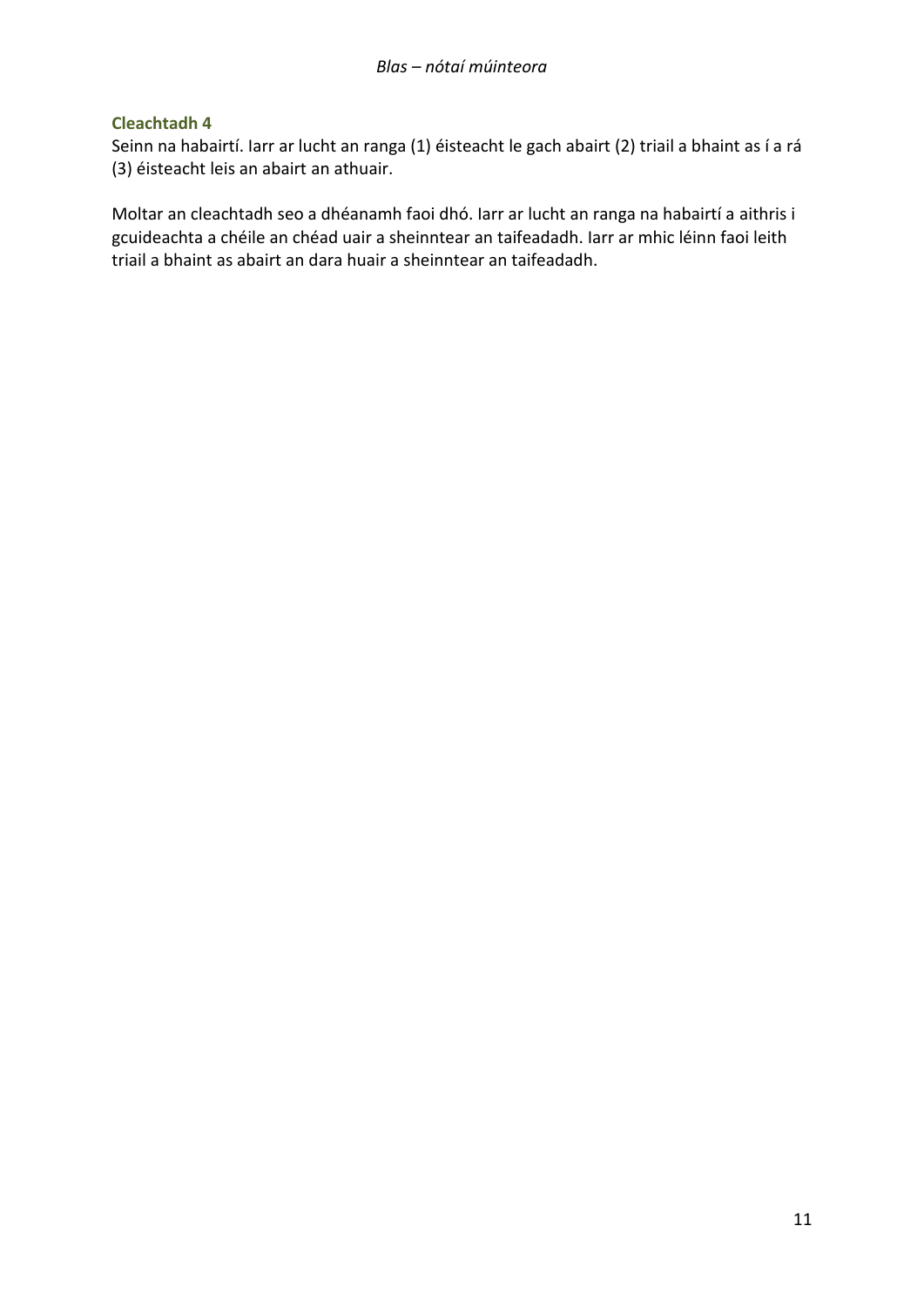

- Tabhair nóiméad nó dhó do lucht an ranga an Comhrá 'Buail an bóthar' a léamh. Déan cinnte de go dtuigeann siad brí na bhfocal.
- Seinn an Comhrá uair amháin.

#### **Aibítir agus fuaimeanna**

Léigh an t-eolas san alt seo i gcuideachta an ranga agus déan cinnte de go dtuigeann siad é. Déan iarracht iad a dhéanamh páirteach sa phlé, mar shampla duine acu féin na nótaí a léamh, tuilleadh samplaí a sholáthar nó tuairimí a nochtadh.

#### **Cleachtadh 1**

- Seinn an chéad abairt den Chomhrá arís. Abair le lucht an ranga féachaint ar an gcéad abairt mar atá sí ar an leathanach. Tá líne faoi gach focal nach bhfuaimnítear.
- Léigh na nótaí i dtaobh na chéad abairte.
- Seinn an dara habairt den Chomhrá agus pléigh na nótaí le lucht an ranga.

Abair le lucht an ranga go gcaithfidh siad féin éisteacht leis an gcuid eile den Chomhrá agus na habairtí eile a mharcáil. Féach an t-eolas thíos.

**Sophie:** Cad é a deir d'athair? *Ní chloistear an 'a' in 'a deir'.*

**Ailbhe:** Sin an fhadhb. Dúirt mé leis go raibh mé ag iarraidh ceachtanna leis an dream sin i lár an bhaile. Ó, cén t-ainm atá orthu? Is ea, *Irish Motoring Academy*. Ach dúirt Dad liom, "Tabharfaidh mise ceachtanna duit."

*Ní chloistear an 'n' i 'lár an bhaile' – tá sé cosúil le 'lár a' bhaile'. Tá guta cúnta san fhocal 'ainm'. Ní chloistear an 'i' in 'is ea' – tá sé cosúil le 'sea.'*

**Sophie:** Cad é atá cearr leis sin – ceachtanna a fháil gan pingin a íoc?

*Ní chloistear 'a' in 'atá Ritheann an 's' ag deireadh 'leis' isteach sa 's' i dtús 'sin' – tá sé cosúil le 'leisin'. Ní chloistear an 'a' in 'a fháil'. Ní chloistear an 'g' i lár 'pingin' – tá sé cosúil le 'pighin'.*

**Ailbhe:** Och, dhéanfadh sé neirbhíseach mé – Dad ag féachaint orm agus ag tabhairt orduithe dom.

*Ní chloistear an 'g' in 'ag féachaint' ná in 'ag tabhairt'.*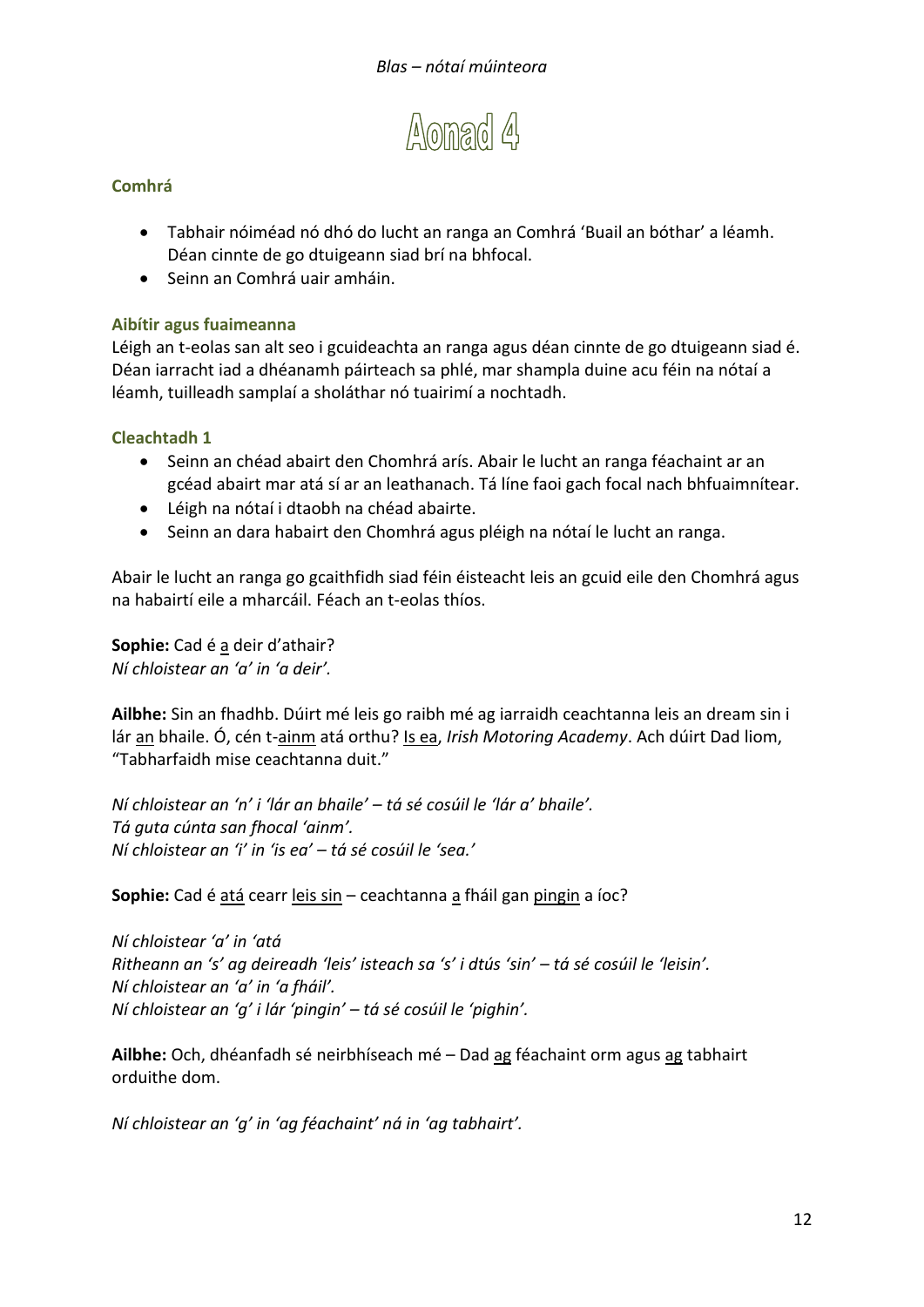Stiúir an plé ar na príomhphointí a tháinig aníos. Tá samplaí sna nótaí thíos.

1. Nuair a bhíonn *an* idir dhá fhocal eile, ní chloistear an *n* má thagann consan ina dhiaidh.

An féidir leat **3 shampla eile** a chur ar fáil?

- A. oifig an phoist
- B. Barra an Teampaill
- C. óráid an Taoisigh

Ach cloistear an *n* roimh ghutaí nó fh + guta:

- An féidir leat **3 shampla eile** a chur ar fáil?
- A. an Íoslainn
- B. an fhilíocht
- C. an intinn
- 2. Cailltear gutaí agus consain nuair a ritheann siad isteach ina chéile:

An féidir leat **3 shampla eile** a chur ar fáil?

- A. Chuaigh Barra [a]bhaile.
- B. Bia [a] fháil.
- C. A[s] Sligeach é.
- 4. Tá an guta cúnta réasúnta coitianta sa Ghaeilge.

An féidir leat **3 shampla eile** a chur ar fáil?

- A. <u>fearg</u>
- B. leanbh
- C. seirbhís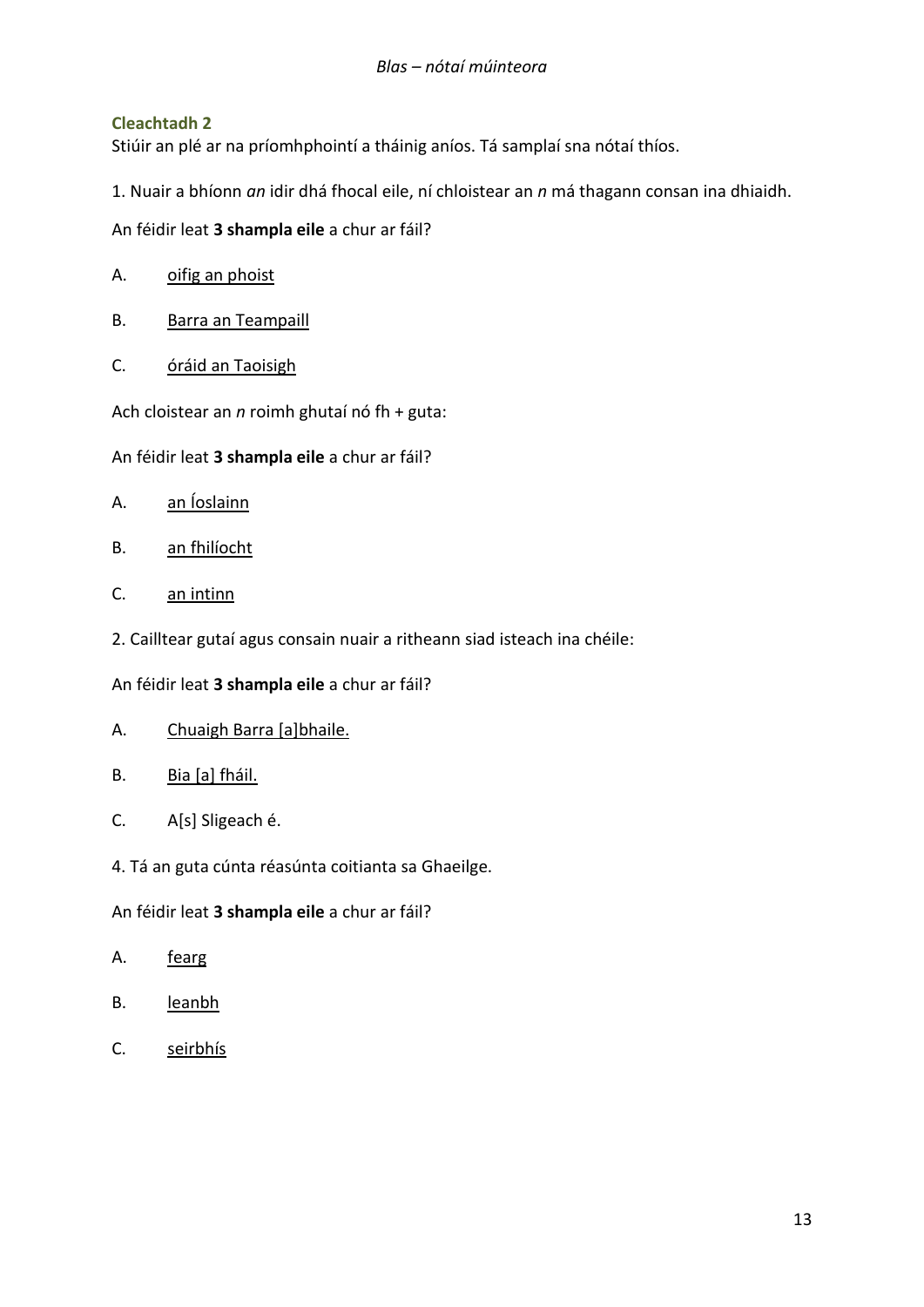Seinn an leagan 'stadach' den chomhrá agus an gnáthleagan ina dhiaidh sin. Cad é mar a théann na leaganacha éagsúla i bhfeidhm ar na mic léinn? An síleann siad ceann ar bith acu a bheith níos fearr ná an ceann eile?

#### **Cleachtadh 4**

Tá bearnaí idir na línte sa leagan seo den Chomhrá. Seinn an Comhrá. Iarr ar lucht an ranga (1) éisteacht le gach líne (2) triail a bhaint as an líne a rá (3) éisteacht leis an líne an athuair.

Moltar an cleachtadh seo a dhéanamh faoi dhó. Iarr ar lucht an ranga gach líne a aithris i gcuideachta a chéile an chéad uair a sheinntear an taifeadadh. Tabhair páirt Connor nó Sophie do mhic léinn faoi leith an dara huair a sheinntear an taifeadadh.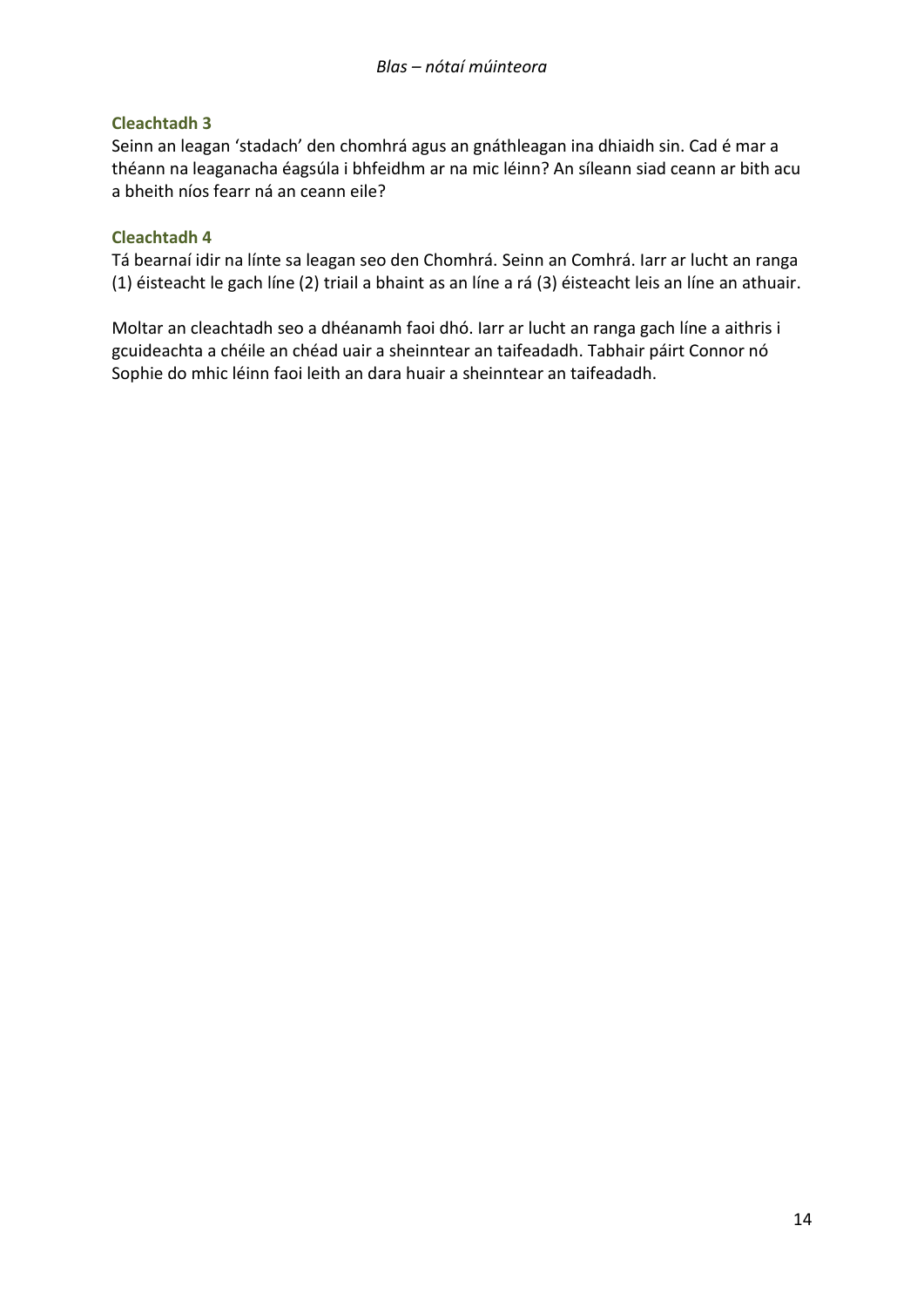

- Tabhair nóiméad nó dhó do lucht an ranga an Comhrá 'Fonn Taistil' a léamh. Déan cinnte de go dtuigeann siad brí na bhfocal.
- Seinn an Comhrá uair amháin.

#### **Fuaimeanna i bhfócas:** *t* **leathan**

Léigh an t-eolas sna hailt seo i gcuideachta an ranga agus déan cinnte de go dtuigeann siad é. Déan iarracht iad a dhéanamh páirteach sa phlé, mar shampla duine acu féin na nótaí a léamh, tuilleadh samplaí a sholáthar nó tuairimí a nochtadh.

#### **Mar a dhéantar an fhuaim**

Iarr orthu féin triail a bhaint as na treoracha sna léaráidí ach ná cuir brú ar mhac léinn faoi leith an fhuaim a thriail os comhair an ranga mura measann tú go bhfuil sé/sí féinmhuiníneach go leor chun é sin a dhéanamh. Is é an múinteoir ba cheart a léiriú conas an fhuaim a dhéanamh. Abair leis na mic léinn gan díomá a bheith orthu mura n-éiríonn leo an fhuaim Ghaeilge a dhéanamh go sásúil ar an gcéad iarracht. Tiocfaidh sé le cleachtadh.

#### **Cleachtadh 1**

Mura bhfuil teacht ar ríomhaire sa seomra ranga, iarr ar na mic léinn na habairtí a ionchur ar [www.abair.ie](http://www.abair.ie/) ina gcuid ama féin.

#### **Cleachtadh 2**

Seinn an liosta focal ón gComhrá. Iarr ar lucht an ranga (1) éisteacht le gach focal (2) triail a bhaint as é a rá (3) éisteacht leis an bhfocal an athuair.

#### **Mar a dhéantar an fhuaim:** *t* **caol**

Iarr orthu féin triail a bhaint as na treoracha sna léaráidí ach ná cuir brú ar mhac léinn faoi leith an fhuaim a thriail os comhair an ranga mura measann tú go bhfuil sé/sí féinmhuiníneach go leor chun é sin a dhéanamh. Is é an múinteoir ba cheart a léiriú conas an fhuaim a dhéanamh. Abair leis na mic léinn gan díomá a bheith orthu mura n-éiríonn leo an fhuaim Ghaeilge a dhéanamh go sásúil ar an gcéad iarracht. Tiocfaidh sé le cleachtadh.

#### **Cleachtadh 3**

Seinn an liosta focal ón gComhrá. Iarr ar lucht an ranga (1) éisteacht le gach focal (2) triail a bhaint as é a rá (3) éisteacht leis an bhfocal an athuair.

Moltar an cleachtadh seo a dhéanamh faoi dhó. Iarr ar lucht an ranga na focail a aithris i gcuideachta a chéile an chéad uair a sheinntear an taifeadadh. Iarr ar mhic léinn faoi leith triail a bhaint as focal an dara huair a sheinntear an taifeadadh.

#### **Cleachtadh 4**

I dtosach, tarraing aird na mac léinn ar na pointí foghraíochta agus canúna atá luaite in Nod don Eolach.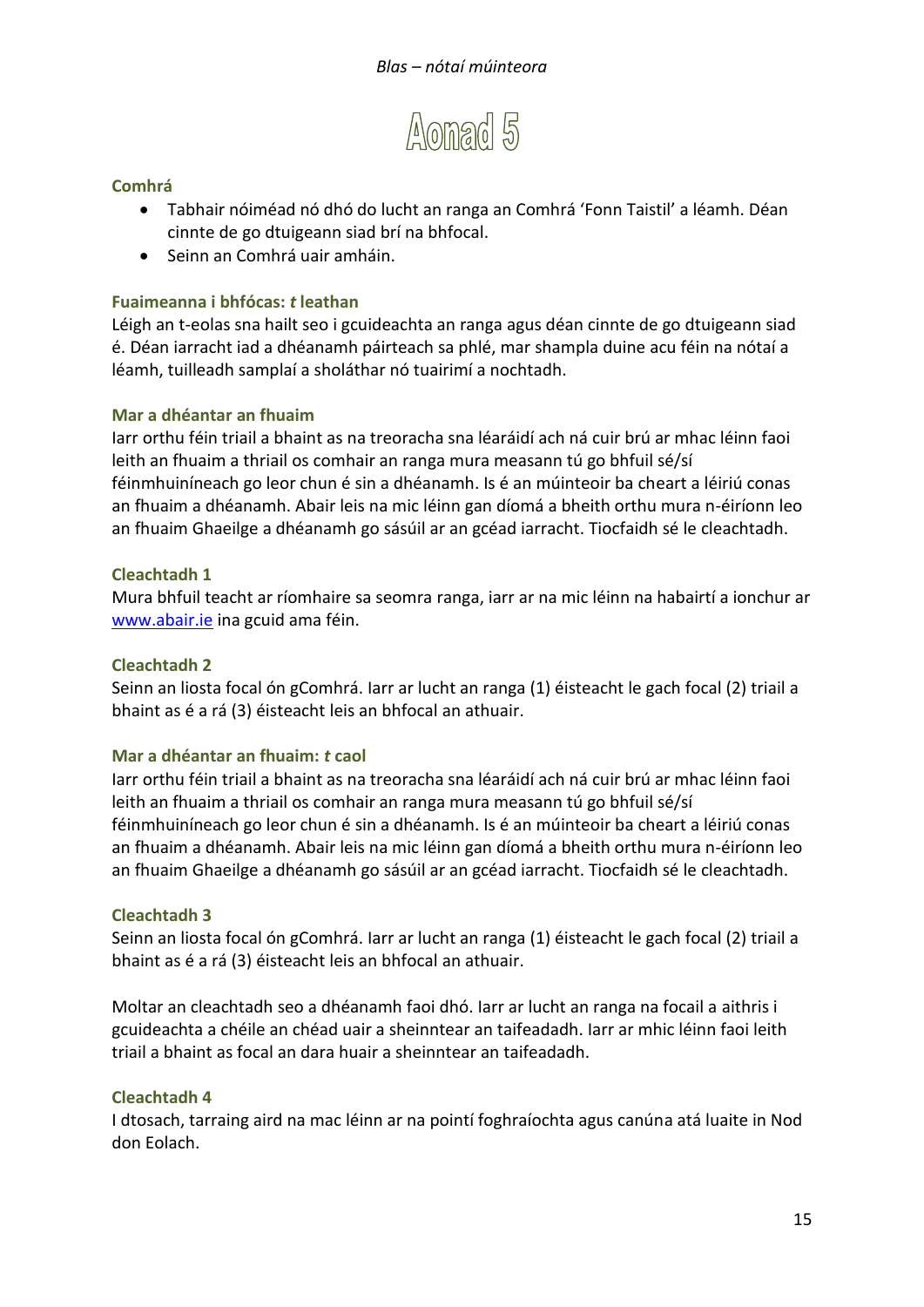Tá bearnaí idir na línte sa leagan seo den Chomhrá. Seinn an Comhrá. Iarr ar lucht an ranga (1) éisteacht le gach líne (2) triail a bhaint as an líne a rá (3) éisteacht leis an líne an athuair.

#### **Fuaimeanna i bhfócas:** *d* **leathan agus** *d* **caol**

Léigh an t-eolas sna hailt seo i gcuideachta an ranga agus déan cinnte de go dtuigeann siad é. Déan iarracht iad a dhéanamh páirteach sa phlé, mar shampla duine acu féin na nótaí a léamh, tuilleadh samplaí a sholáthar nó tuairimí a nochtadh.

#### **Cleachtadh 5**

Mura bhfuil ríomhaire ar fáil sa seomra ranga, iarr ar na mic léinn na focail a ionchur ar [www.focloir.ie](http://www.focloir.ie/) ina gcuid ama féin.

Tá claonadh ag foghlaimeoirí na focail sa liosta a rá mar seo:

- Déantar *doyle* den fhocal *dáil.*
- Déantar *doh* den fhocal *dó*.
- Déantar *deeney* den fhocal *daoine*.
- Déantar *Doris* den fhocal *doras*.
- Deirtear *druid* ar nós an fhocail Bhéarla a bhfuil an litriú céanna air.

#### **Cleachtadh 6**

Seinn na habairtí. Iarr ar lucht an ranga (1) éisteacht le gach abairt (2) triail a bhaint as í a rá (3) éisteacht leis an abairt an athuair.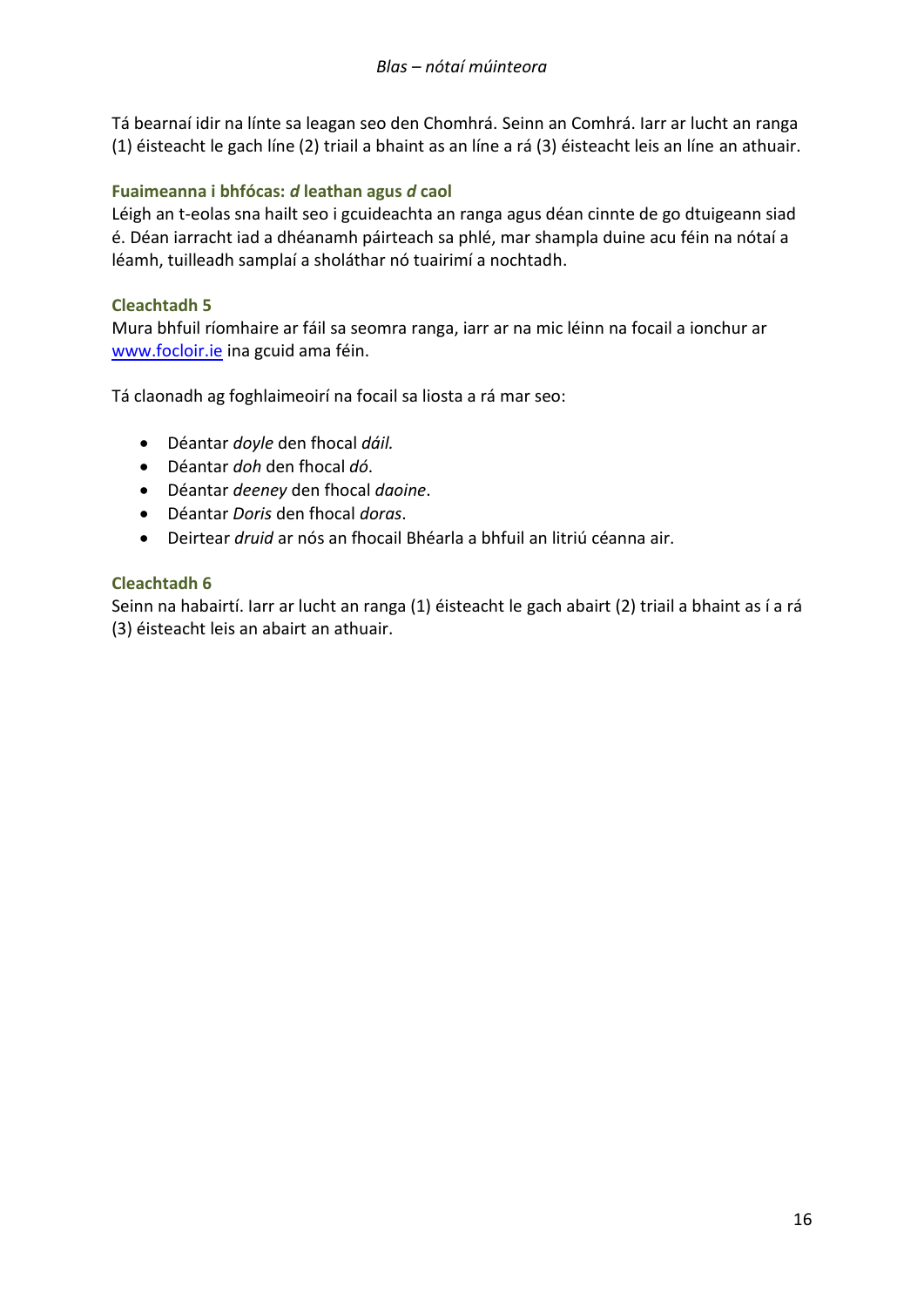

- Tabhair nóiméad nó dhó do lucht an ranga an Comhrá 'Cóisir thubaisteach' a léamh. Déan cinnte de go dtuigeann siad brí na bhfocal.
- Seinn an Comhrá.

#### **Cleachtadh 1**

Cuir lucht an ranga ag obair le chéile i ngrúpaí beirte. Ar shíl siad an Comhrá a bheith 'ait' ar aon slí?

Stiúir féin an plé ar an téacs.

**Fuaimeanna i bhfócas: treise, & Focail a bhogadh timpeall & Foirmeacha Treise & Féin** Léigh an t-eolas sna hailt seo i gcuideachta an ranga agus déan cinnte de go dtuigeann siad é. Déan iarracht iad a dhéanamh páirteach sa phlé, mar shampla duine acu féin na nótaí a léamh, tuilleadh samplaí a sholáthar nó tuairimí a nochtadh.

#### **Cleachtadh 2**

Seinn an t-athleagan den Chomhrá. Léigh an leagan nua den téacs agus pléigh na hathruithe a rinneadh. Iarr ar lucht an ranga (1) éisteacht le gach líne (2) triail a bhaint as an líne a rá (3) éisteacht leis an líne an athuair.

#### **Fuaimeanna i bhfócas: siollaí**

Léigh an t-eolas san alt seo i gcuideachta an ranga agus déan cinnte de go dtuigeann siad é. Déan iarracht iad a dhéanamh páirteach sa phlé, mar shampla duine acu féin na nótaí a léamh, tuilleadh samplaí a sholáthar nó tuairimí a nochtadh.

#### **Cleachtadh 3**

Is mar seo ba cheart na focail a bhriseadh.

| Meiriceá       | Meir/i/ceá        |
|----------------|-------------------|
| teilifíseán    | teil/i/fís/eán    |
| Portaingéilis  | Port/ain/géil/is  |
| comhghairdeas  | comh/ghaird/eas   |
| seanfhaiseanta | sean/fhais/eant/a |
| iarthuaisceart | lar/thuais/ceart  |
| leabhragán     | leabh/ra/gán      |
| fadhbanna      | fadhb/ann/a       |

#### **Fuaimeanna i bhfócas: aiceann**

Léigh an t-eolas san alt seo i gcuideachta an ranga agus déan cinnte de go dtuigeann siad é. Déan iarracht iad a dhéanamh páirteach sa phlé, mar shampla duine acu féin na nótaí a léamh, tuilleadh samplaí a sholáthar nó tuairimí a nochtadh.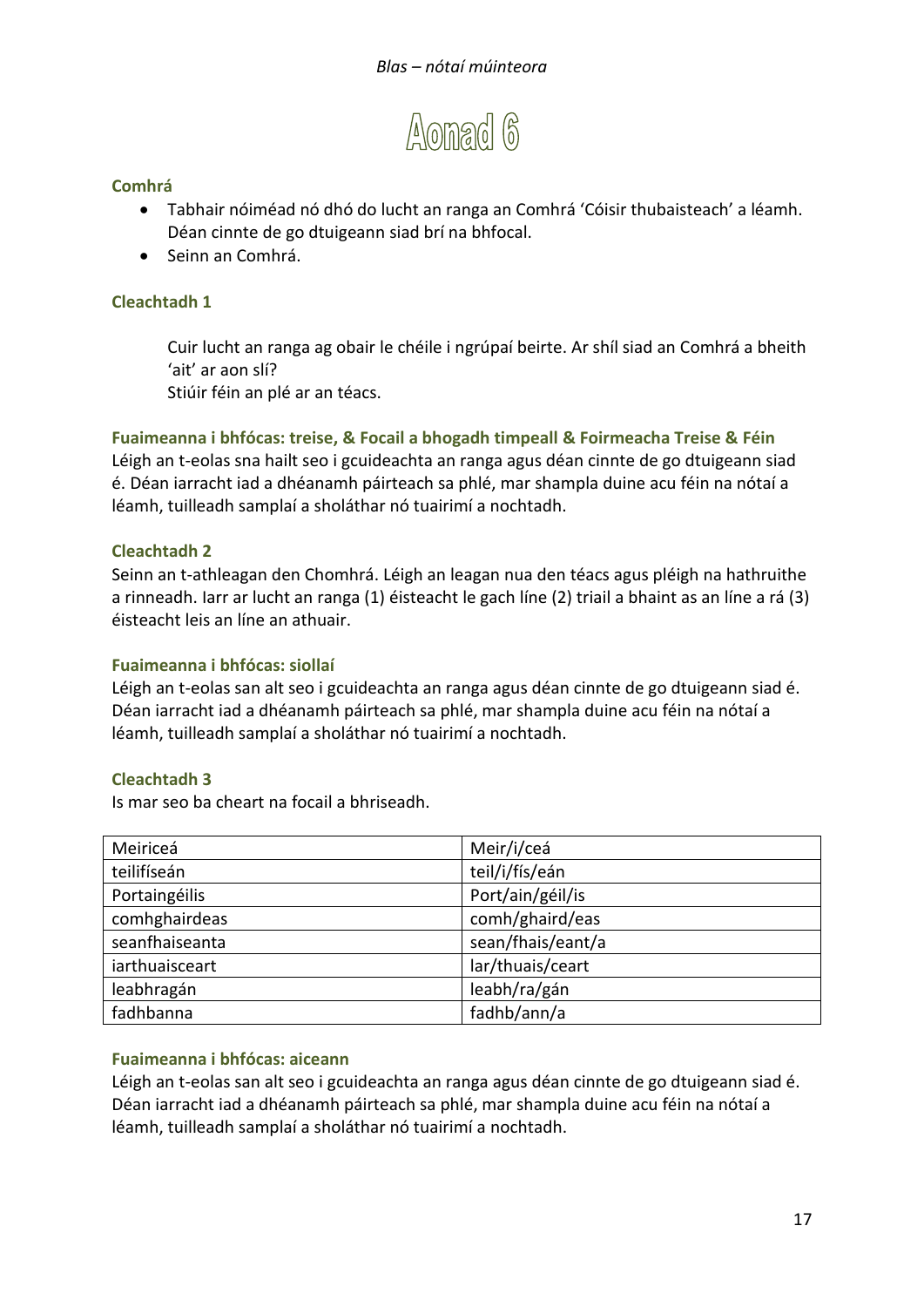Seinn an taifeadadh. Iarr ar na mic léinn nótaí a scríobh agus stiúir an plé ina dhiaidh sin. Tá treoir san alt **Aiceann agus na canúintí Gaeilge**.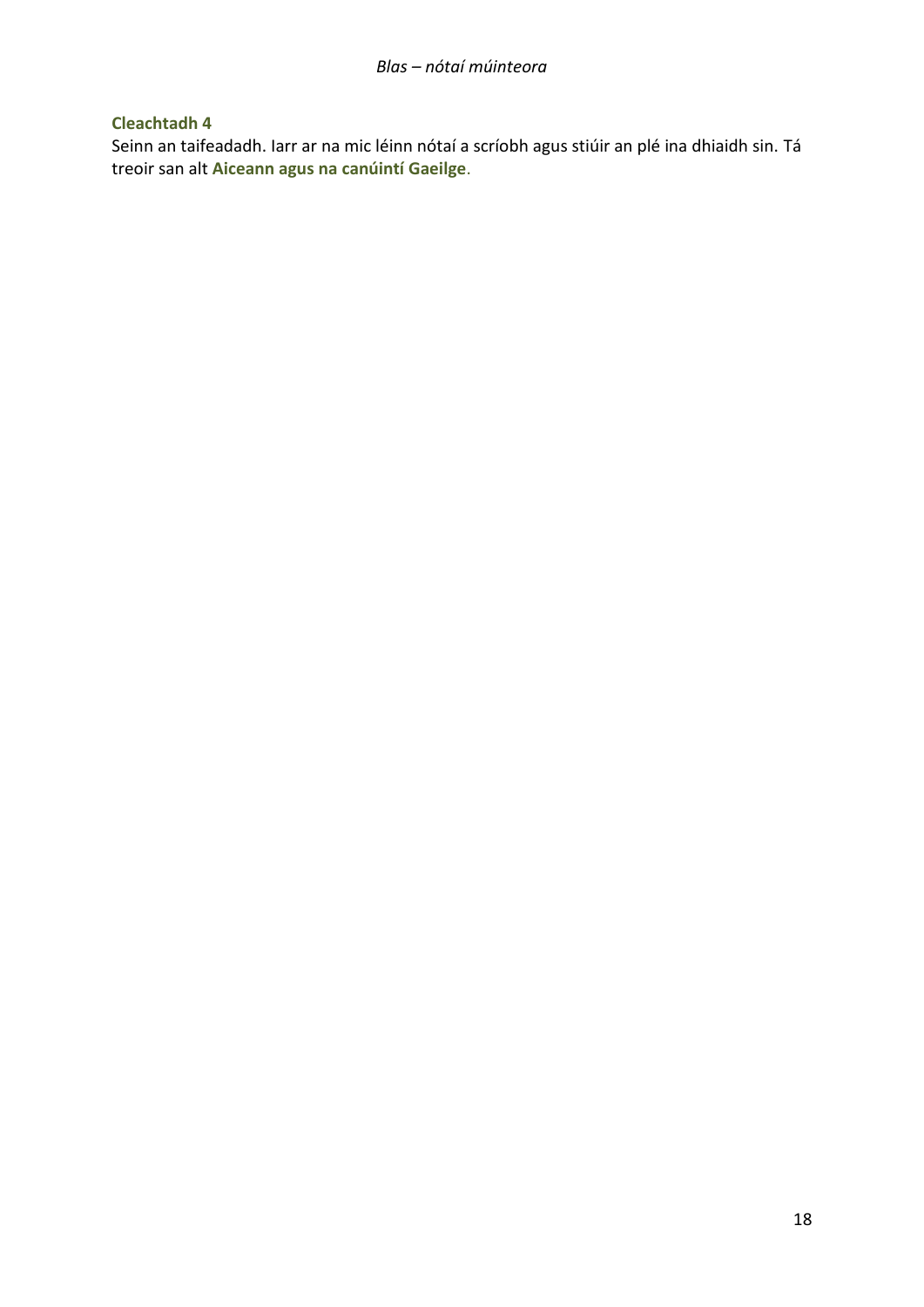

- Tabhair nóiméad nó dhó do lucht an ranga an Comhrá 'Cúlchaint is cnáimhseáil' a léamh. Déan cinnte de go dtuigeann siad brí na bhfocal.
- Seinn an Comhrá uair amháin.

#### **Fuaimeanna i bhfócas: défhoghair**

Léigh an t-eolas san alt seo i gcuideachta an ranga agus déan cinnte de go dtuigeann siad é. Déan iarracht iad a dhéanamh páirteach sa phlé, mar shampla duine acu féin na nótaí a léamh, tuilleadh samplaí a sholáthar nó tuairimí a nochtadh.

#### **Cleachtadh 1**

Sa chleachtadh seo, beidh ar na mic léinn éisteacht go grinn, féachaint an aithníonn siad an difear idir *ú* agus *ua*. Níl le déanamh ach an taifeadadh a sheinm agus a fhiafraí de na mic léinn ar chuala siad difear soiléir idir an dá fhuaim.

#### **Cleachtaí 2 & 3**

Seinn na liostaí focal ón gComhrá. Iarr ar lucht an ranga (1) éisteacht le gach focal (2) triail a bhaint as é a rá (3) éisteacht leis an bhfocal an athuair.

#### **Fuaimeanna i bhfócas:** *ia*

Léigh an t-eolas san alt seo i gcuideachta an ranga agus déan cinnte de go dtuigeann siad é. Déan iarracht iad a dhéanamh páirteach sa phlé, mar shampla duine acu féin na nótaí a léamh, tuilleadh samplaí a sholáthar nó tuairimí a nochtadh.

#### **Cleachtadh 4**

Sa chleachtadh seo, beidh ar na mic léinn éisteacht go grinn, féachaint an aithníonn siad an difear idir *í* agus *ia*. Níl le déanamh ach an taifeadadh a sheinm agus a fhiafraí de na mic léinn ar chuala siad difear soiléir idir an dá fhuaim.

#### **Cleachtadh 5**

Seinn an Comhrá. Iarr ar lucht an ranga (1) éisteacht le gach líne (2) triail a bhaint as an líne a rá (3) éisteacht leis an líne an athuair.

#### **Cleachtadh 6**

Sa chleachtadh seo, beidh ar na mic léinn éisteacht go grinn, féachaint an aithníonn siad an difear idir gutaí gairide agus gutaí fada.

- Léigh na treoracha agus déan an chéad sampla i gcuideachta lucht na ranga. Déan cinnte de go dtuigeann na mic léinn cad é atá le déanamh acu.
- Bí cinnte go bhfuil foclóirí acu nó go bhfuil teacht acu ar fhoinsí ar líne mar [www.focloir.ie.](http://www.focloir.ie/)
- Nuair atá an cleachtadh thart, téigh ó dhuine go duine féachaint ar chuir siad tic leis an bhfocal ceart.
- Tá ord ceart sa bhfocal tugtha sa ghreille thíos.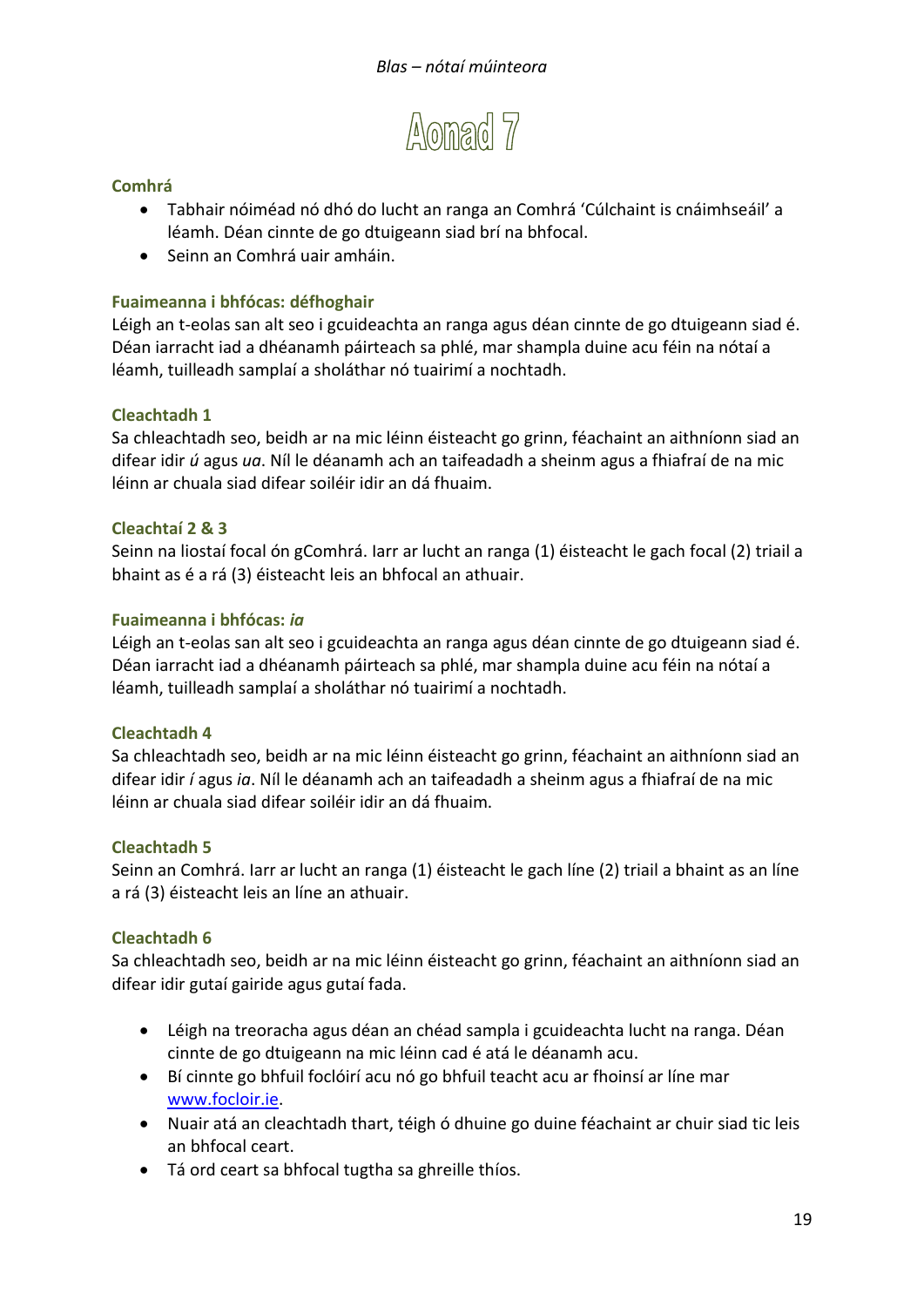| <b>Focal</b>      | Fada         | <b>Gairid</b> | <b>Ciall eile?</b>                        |
|-------------------|--------------|---------------|-------------------------------------------|
| 1 páiste          |              |               | Bheadh ciall eile le 'paiste': a patch.   |
| 2 ciste           |              | ✓             | Bheadh ciall eile le 'císte': a cake.     |
| 3 feasta          |              | ✓             | Bheadh ciall eile le 'féasta': a feast.   |
| 4 sólás           | $\checkmark$ |               | Bheadh ciall eile le 'solas': a light.    |
| $5$ ait           |              |               | Bheadh ciall eile le 'áit': a place.      |
| 6 <sub>cos</sub>  | ✓            |               | Bheadh ciall eile le 'cas': twist.        |
| 7 méar            | $\checkmark$ |               | Bheadh ciall eile le 'mear': quick.       |
| 8 cóiste          | ✓            |               | Bheadh ciall eile le 'coiste': committee. |
| $9$ seal          |              | ✓             | Bheadh ciall eile le 'seál': shawl.       |
| 10 <sub>sec</sub> |              |               | Bheadh ciall eile le 'seó': show.         |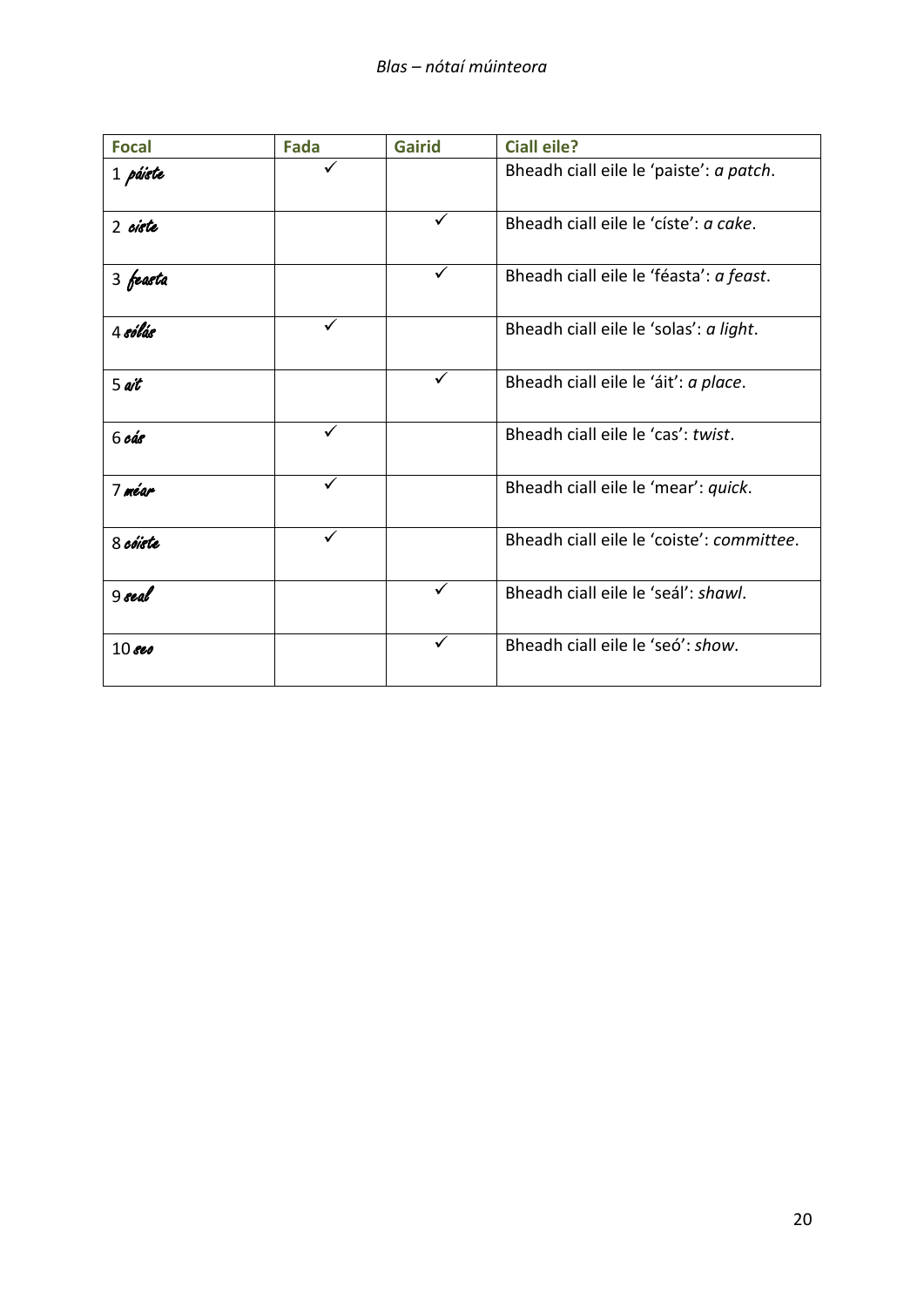

- Tabhair nóiméad nó dhó do lucht an ranga an Comhrá 'An saol poiblí' a léamh. Déan cinnte de go dtuigeann siad brí na bhfocal.
- Seinn an Comhrá uair amháin.

#### **Fuaimeanna i bhfócas:** *l* **leathan**

Léigh an t-eolas san seo i gcuideachta an ranga agus déan cinnte de go dtuigeann siad é. Déan iarracht iad a dhéanamh páirteach sa phlé, mar shampla duine acu féin na nótaí a léamh, tuilleadh samplaí a sholáthar nó tuairimí a nochtadh.

#### **Cleachtadh 1**

Mura bhfuil ríomhaire sa seomra ranga, iarr ar na mic léinn na focail a ionchur in [www.focloir.ie](http://www.focloir.ie/) ina gcuid ama féin.

Tá claonadh ag foghlaimeoirí na focail sa liosta a fhuaimniú mar seo:

- Deirtear *lawn* seachas seachas *lán*.
- Deirtear *lee* seachas *luigh*.
- Deirtear *lone* seachas *lón*.
- Deirtear *Lewis* seachas *luas*.
- Deirtear *lodger* seachas *láidir*.

#### **Fuaimeanna i bhfócas:** *l* **caol**

Léigh an t-eolas san seo i gcuideachta an ranga agus déan cinnte de go dtuigeann siad é. Déan iarracht iad a dhéanamh páirteach sa phlé, mar shampla duine acu féin na nótaí a léamh, tuilleadh samplaí a sholáthar nó tuairimí a nochtadh.

#### **Cleachtadh 2**

Seinn an taifeadadh. An gcloiseann siad féin difear soiléir idir *l* an Bhéarla agus *l* caol na Gaeilge?

#### **Fuaimeanna i bhfócas:** *l* **caol singil agus dúbailte**

Léigh an t-eolas san seo i gcuideachta an ranga agus déan cinnte de go dtuigeann siad é. Déan iarracht iad a dhéanamh páirteach sa phlé, mar shampla duine acu féin na nótaí a léamh, tuilleadh samplaí a sholáthar nó tuairimí a nochtadh.

#### **Cleachtadh 3**

Seinn an taifeadadh. Iarr ar lucht an ranga (1) éisteacht le gach abairt (2) triail a bhaint as í a rá (3) éisteacht leis an abairt athuair.

Moltar an cleachtadh a dhéanamh faoi dhó. Iarr ar lucht an ranga na habairtí a aithris i gcuideachta a chéile an chéad uair a sheinntear an taifeadadh. Iarr ar mhic léinn faoi leith triail a bhaint as abairt an dara huair a sheinntear an taifeadadh.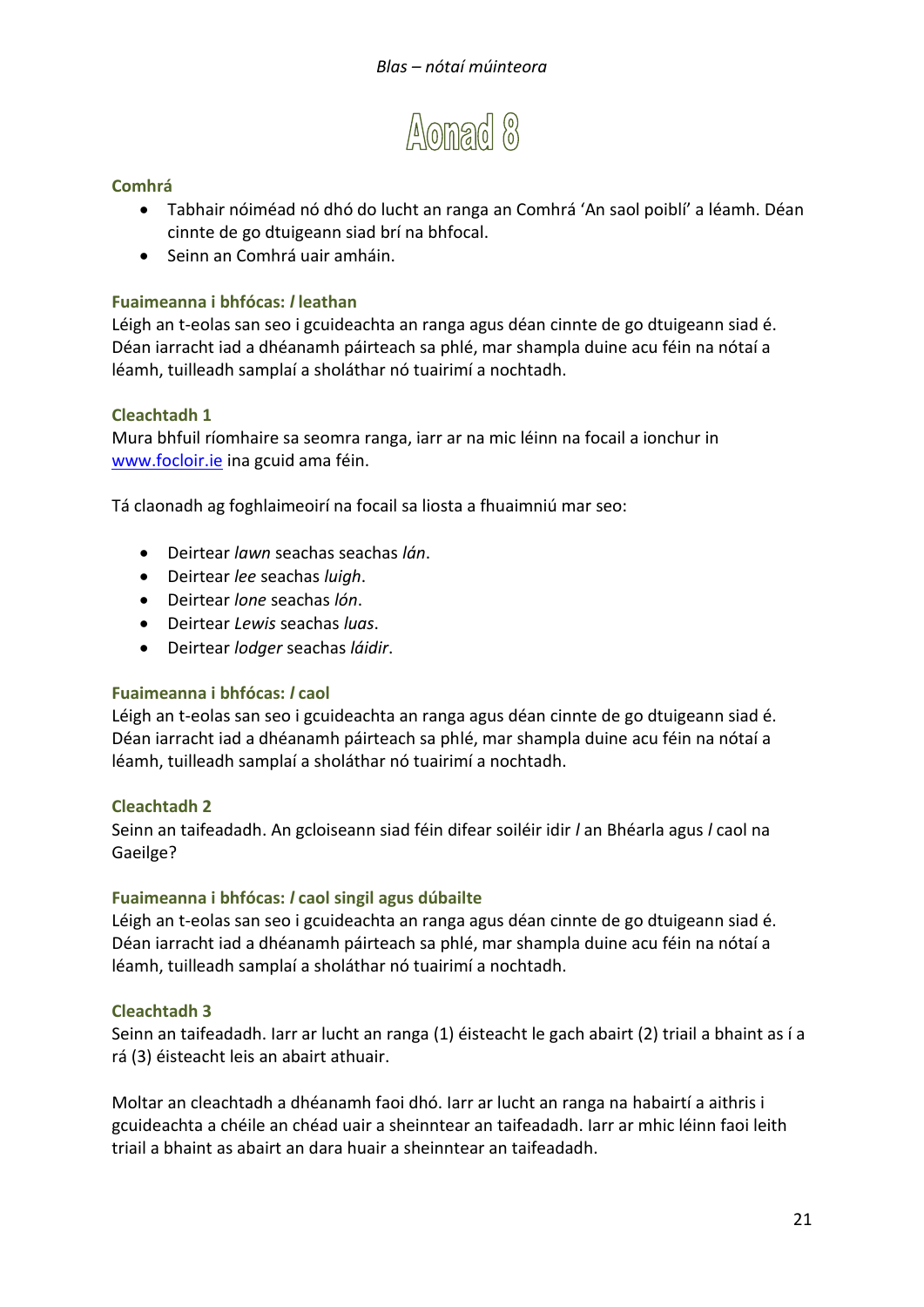Sa chleachtadh seo, beidh ar na mic léinn éisteacht go grinn, féachaint an aithníonn siad an difear idir *l* singil agus *l* dúbailte.

- Léigh na treoracha agus déan an chéad sampla i gcuideachta lucht na ranga. Déan cinnte de go dtuigeann na mic léinn cad é atá le déanamh acu.
- Nuair atá an cleachtadh thart, téigh ó dhuine go duine féachaint ar chuir siad tic sa bhosca ceart.
- Tá ord ceart sa bhfocal tugtha sa ghreille thíos.

| L singil    |              | L dúbailte |   |
|-------------|--------------|------------|---|
| 1 buile     | $\checkmark$ | buille     |   |
| 2 sa tsáile |              | sa táille  | ✓ |
| 3 cuaile    | $\checkmark$ | cuaille    |   |
| 4 bile      |              | bille      | v |
| 5 céile     |              | céille     | ✓ |
| 6 tuile     | $\checkmark$ | toille     |   |

#### **Fuaimeanna i bhfócas:** *n* **&** *ng*

Léigh an t-eolas sna hailt seo i gcuideachta an ranga agus déan cinnte de go dtuigeann siad é. Déan iarracht iad a dhéanamh páirteach sa phlé, mar shampla duine acu féin na nótaí a léamh, tuilleadh samplaí a sholáthar nó tuairimí a nochtadh.

#### **Cleachtadh 5**

Tá bearnaí idir na línte sa leagan seo den Chomhrá. Seinn an Comhrá. Iarr ar lucht an ranga (1) éisteacht le gach líne (2) triail a bhaint as an líne a rá (3) éisteacht leis an líne an athuair.

Moltar an cleachtadh seo a dhéanamh faoi dhó. Iarr ar lucht an ranga gach líne a aithris i gcuideachta a chéile an chéad uair a sheinntear an taifeadadh. Tabhair páirt Connor nó Ailbhe do mhic léinn faoi leith an dara huair a sheinntear an taifeadadh.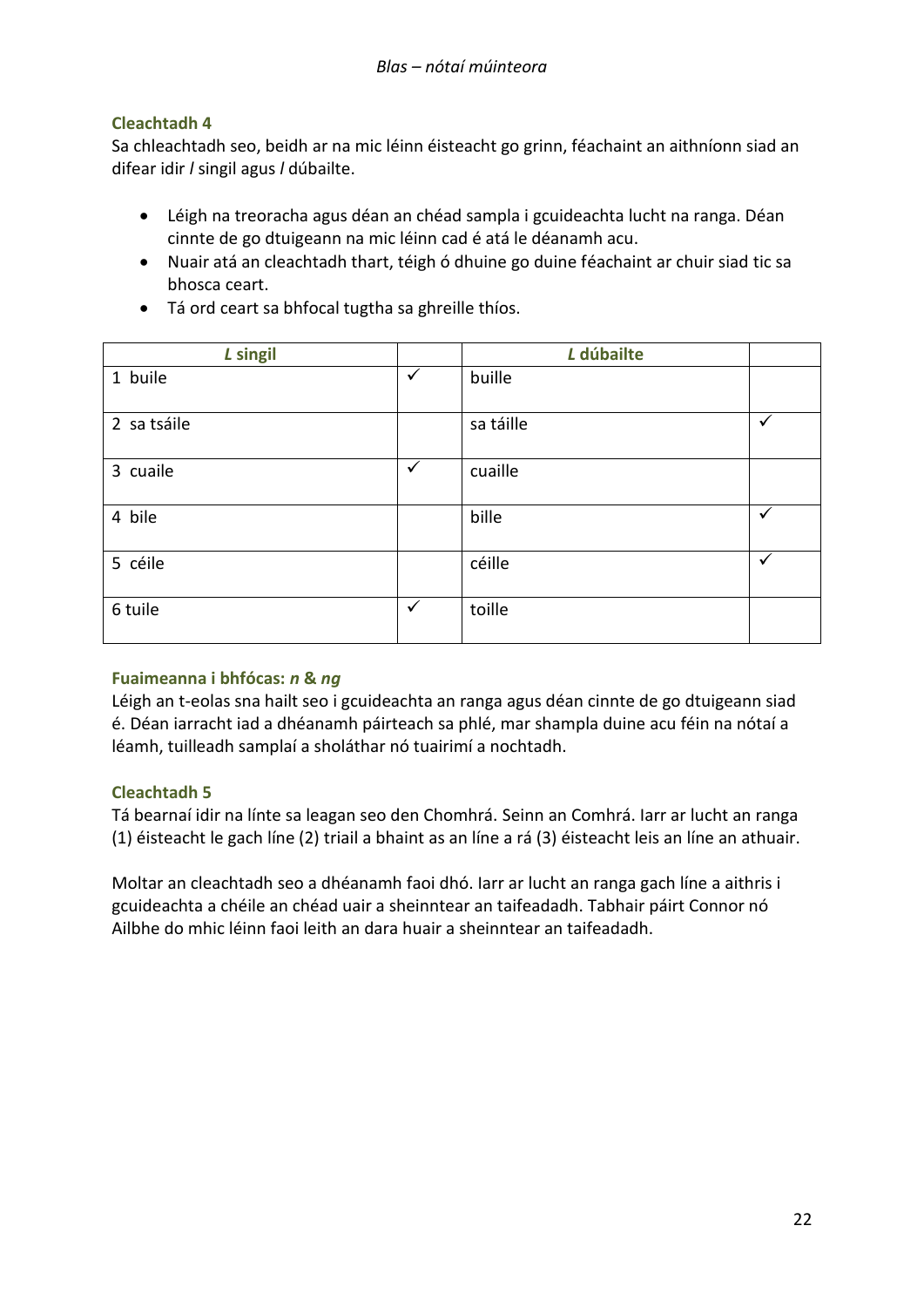

Tabhair nóiméad nó dhó do lucht an ranga an Comhrá 'Staidéar agus scrúduithe' a léamh. Déan cinnte de go dtuigeann siad brí na bhfocal.

Seinn an Comhrá uair amháin.

#### **Fuaimeanna i bhfócas:** *r* **caol**

Léigh an t-eolas san seo i gcuideachta an ranga agus déan cinnte de go dtuigeann siad é. Déan iarracht iad a dhéanamh páirteach sa phlé, mar shampla duine acu féin na nótaí a léamh, tuilleadh samplaí a sholáthar nó tuairimí a nochtadh.

#### **Cleachtadh 1**

Sa chleachtadh seo, beidh ar na mic léinn éisteacht go grinn, féachaint an aithníonn siad an difear idir *r* leathan agus *r* caol.

- Léigh na treoracha agus déan an chéad sampla i gcuideachta lucht na ranga. Déan cinnte de go dtuigeann na mic léinn cad é atá le déanamh acu.
- Nuair atá an cleachtadh thart, téigh ó dhuine go duine féachaint ar chuir siad tic leis an bhfocal ceart.

| <b>R</b> leathan |              | <b>R</b> caol |              |
|------------------|--------------|---------------|--------------|
| 1 abar           | $\checkmark$ | abair         |              |
| 2 casúr          |              | casúir        | $\checkmark$ |
| 3 ciallmhara     |              | ciallmhaire   | $\checkmark$ |
| 4 cur            | $\checkmark$ | cuir          |              |
| 5 a fheara       | $\checkmark$ | a Aire        |              |
| 6 páipéar        |              | páipéir       | $\checkmark$ |
| 7 mura           |              | Muire         | $\checkmark$ |
| 8 piléar         |              | piléir        | $\checkmark$ |
| 9 pictiúr        | $\checkmark$ | pictiúir      |              |
| 10 clár          |              | cláir         | $\checkmark$ |

Tá ord ceart sa bhfocal tugtha sa ghreille thíos.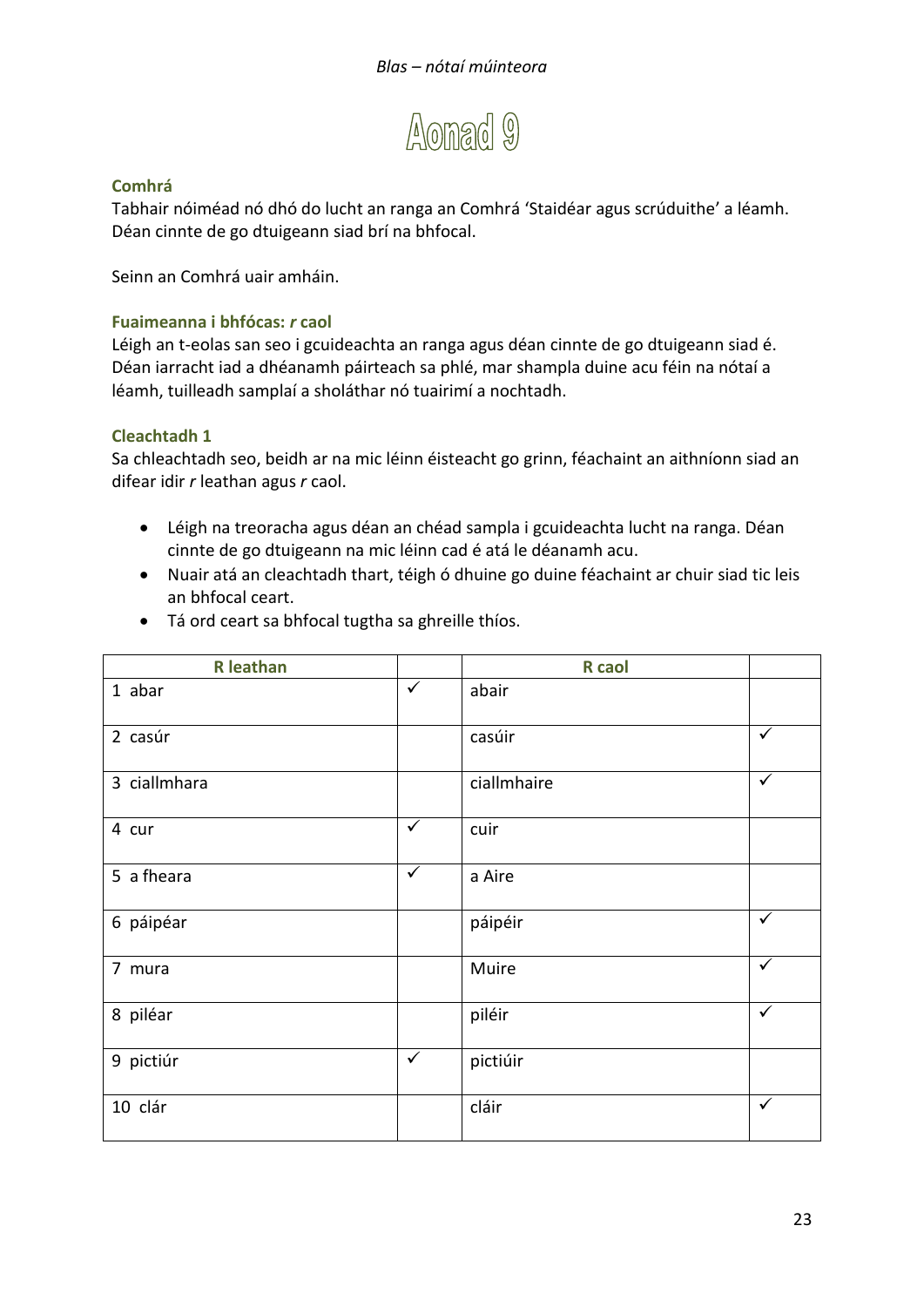Seinn an liosta focal ón gComhrá. Iarr ar lucht an ranga (1) éisteacht le gach focal (2) triail a bhaint as é a rá (3) éisteacht leis an bhfocal an athuair.

#### **Mar a dhéantar an fhuaim**

Iarr orthu féin triail a bhaint as na treoracha sna léaráidí ach ná cuir brú ar mhac léinn faoi leith an fhuaim a thriail os comhair an ranga mura measann tú go bhfuil sé/sí féinmhuiníneach go leor chun é sin a dhéanamh. Is é an múinteoir ba cheart a léiriú conas an fhuaim a dhéanamh. Abair leis na mic léinn gan díomá a bheith orthu mura n-éiríonn leo an fhuaim Ghaeilge a dhéanamh go sásúil ar an gcéad iarracht. Tiocfaidh sé le cleachtadh.

#### **Fuaimeanna i bhfócas:** *r* **i dtús focail**

Léigh an t-eolas sna hailt seo i gcuideachta an ranga agus déan cinnte de go dtuigeann siad é. Déan iarracht iad a dhéanamh páirteach sa phlé, mar shampla duine acu féin na nótaí a léamh, tuilleadh samplaí a sholáthar nó tuairimí a nochtadh.

Tá físeáin úsáideacha ar YouTube a bhaineann le teangacha eile nó leis an amhránaíocht. Féach, mar shampla, 'How To Roll Your R's': [www.youtube.com/watch?v=R-K\\_ksKvK6U.](http://www.youtube.com/watch?v=R-K_ksKvK6U)

#### **Cleachtadh 3**

Tá bearnaí idir na línte sa leagan seo den Chomhrá. Seinn an Comhrá. Iarr ar lucht an ranga (1) éisteacht le gach líne (2) triail a bhaint as an líne a rá (3) éisteacht leis an líne an athuair.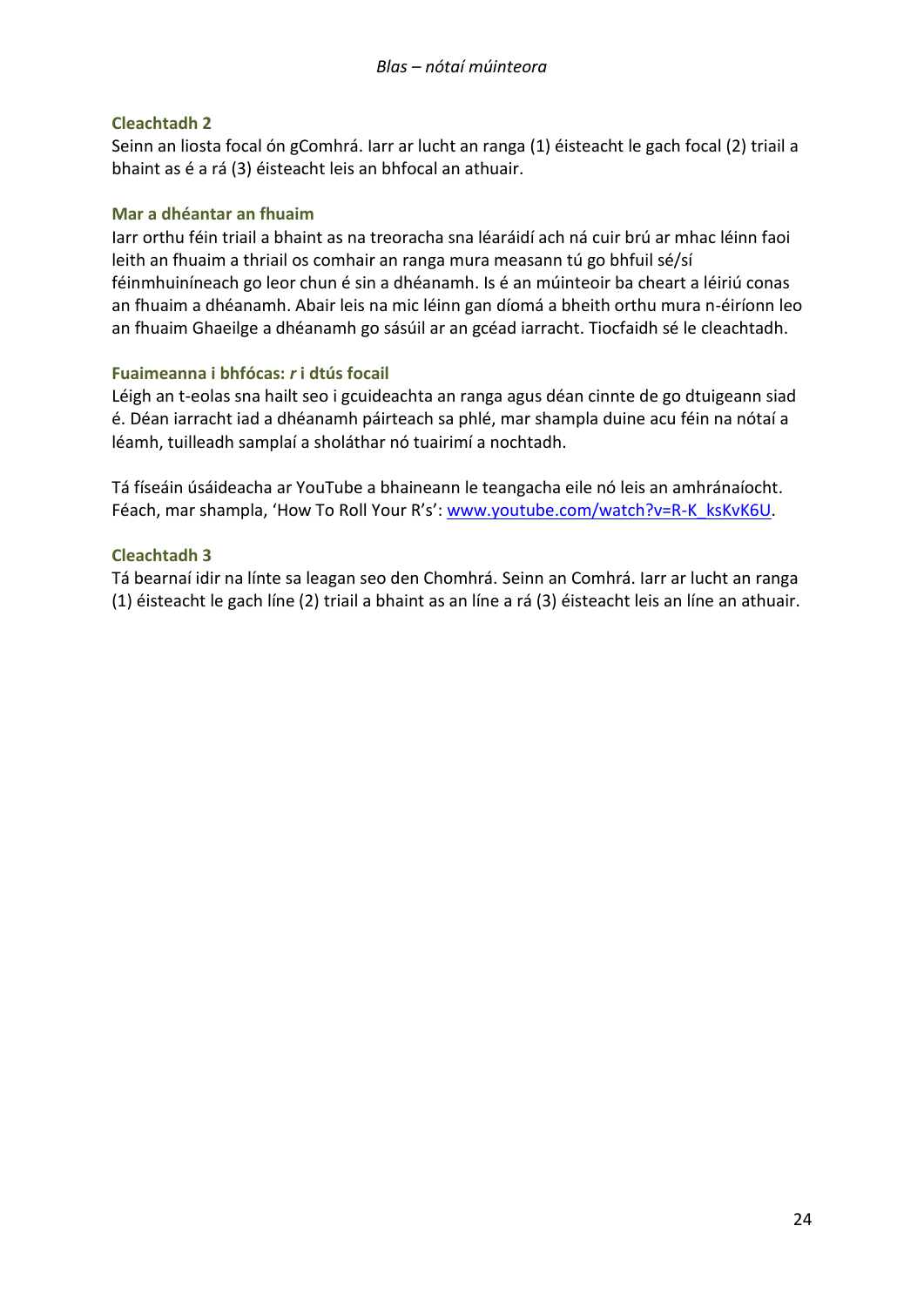

- Seinn an Comhrá. Seo é an leagan gnáthluais gan spásanna idir na línte.
- Lean na treoracha leis an gcleachtadh. Abair leo gan a bheith róbhuartha faoin litriú a bheith iomlán ceart.
- Seinn an t-athleagan den Chomhrá, an leagan mall a bhfuil spásanna idir na línte ann. Seinn faoi dhó é, nó faoi thrí, más gá.
- Nuair atá siad féin réidh ag scríobh, tabhair cóip de théacs an chomhrá dóibh. Tabhair seans dóibh a leagan féin a chur i gcomparáid leis agus ceisteanna a chur.
- Éist leis an athleagan den Chomhrá arís agus an téacs amach rompu.

#### **An téacs**

**Sophie:** Bhuel, a Ailbhe. Seo deireadh an téarma agus ní dhearna mé cinneadh faoi chúrsa ollscoile go fóill.

**Ailbhe:** Tá do dhóthain ama agat chun cinneadh a dhéanamh. Táim féin ag smaoineamh ar Chorcaigh.

**Sophie:** Corcaigh?

**Ailbhe:** Is ea. Tá cúrsa gnó thar a bheith maith ann.

**Sophie:** Agus bhí tusa i gcónaí maith sa rang gnó. Cuimhnigh ar do chuid cairde nuair a bheidh tú saibhir.

**Ailbhe.** Hmm. Ceannaigh caife dom agus ní bheadh a fhios agat.

**Sophie:** Ceannaigh do chuid caife féin, a rógaire. Gaillimh ab fhearr liomsa. Sin an áit a bhfuil mo dheirfiúr, ag déanamh cúrsa san Acadamh.

**Ailbhe:** An tAcadamh? Cad é sin?

**Sophie:** Acadamh na hOllscolaíochta Gaeilge. Ach, ansin, má tá mé ag iarraidh bheith ag múineadh...

#### **Cleachtadh 2**

Ba cheart na pointí seo a chur ar a súile do na mic léinn, ar eagla nár clúdaíodh ina gcuid nótaí féin iad:

- Deir Sophie *cinneadh* mar a bheadh *ú* ina dheireadh. Ní fhuaimníonn Ailbhe an -*adh* in aon chor. Féach freisin *deireadh, múineadh*. Iarr ar na mic léinn tuilleadh samplaí a thabhairt ó chuimhne.
- Deir Ailbhe *Corcaigh* amhail is gur *Corca* a bheadh ann, fad is a deir Sophie *Corcaí*.
- Deir Ailbhe *gnó* mar a bheadh *gu-nó* ann, fad is a deir Sophie, *gró*. Iarr ar na mic léinn samplaí eile a thabhairt agus bíodh samplaí mar *cnoc* agus *mná* réidh agat féin.